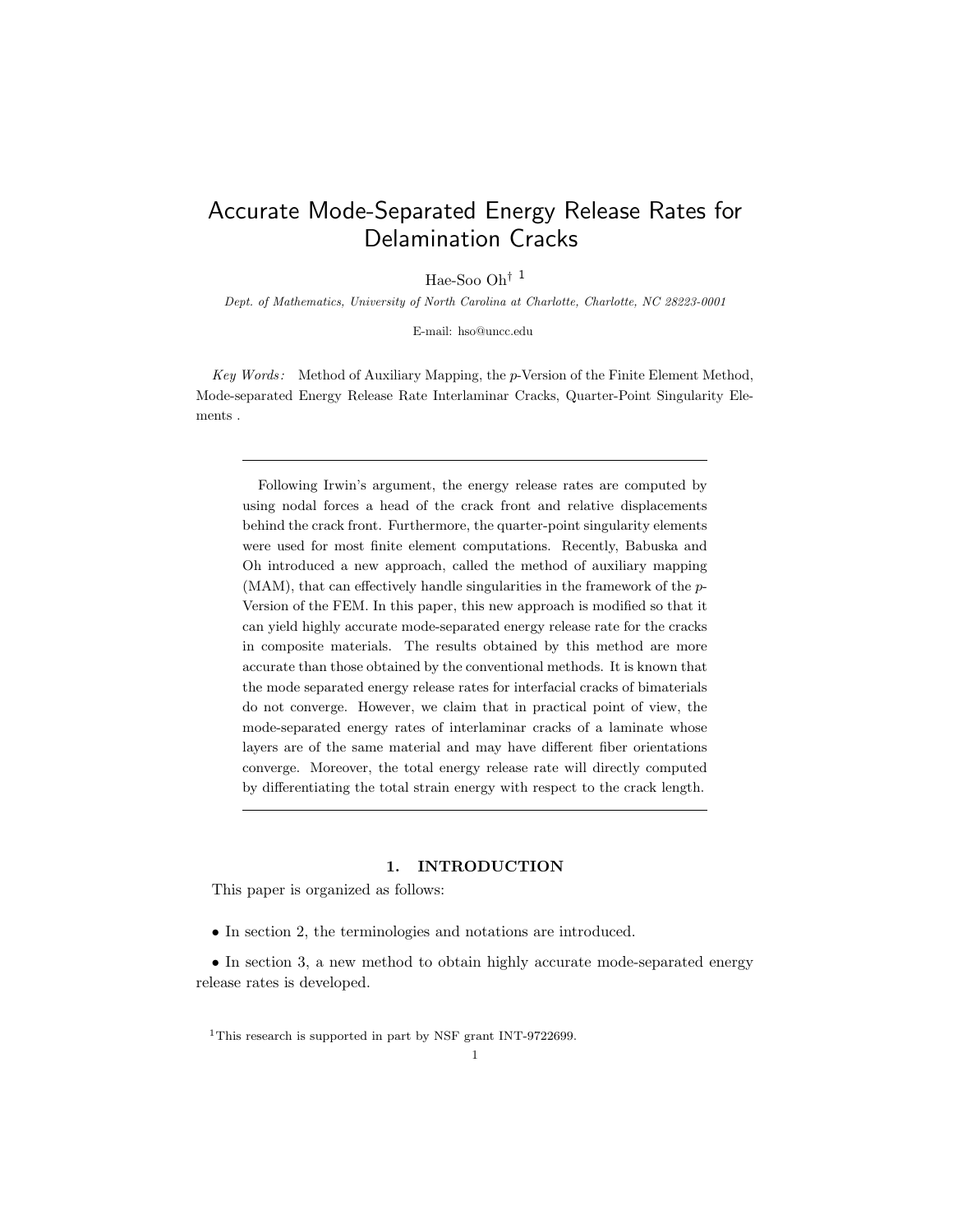# 2 HAE-SOO OH

• In section 4, it is shown that the mode-separated energy release rates for interlaminar cracks of the laminates whose layers are of the same materials virtually converge.

• In section 5, various numerical tests which demonstrate the effectiveness of the method are given.

• In appendix, the proofs of the formulas, introduced in section 3, are given.

# 2. MODE-SEPARATED ENERGY RELEASE RATE

Consider a crack with area a in a deformable ideally brittle (the plastic deformation is negligible) continuum subjected to arbitrary loading. If the applied load is time independent and the crack grows slowly, then according to the law of conservation of energy we have

$$
\frac{\partial W}{\partial a} = \frac{\partial U}{\partial a} + \frac{\partial \Gamma}{\partial a} \tag{2.1}
$$

where  $W$  is the work performed by the applied loads,  $U$  is the elastic strain energy and Γ represents the energy spent in increasing the crack area. If  $\gamma$  represents the energy required to form a unit of new material surface, Equation (2.1) can be written as ([5])

$$
G = -\frac{\partial \Pi}{\partial a} = \frac{\partial \Gamma}{\partial a} = 2\gamma,\tag{2}
$$

which represents the fracture criterion for the crack growth. Here  $\Pi = U - W$  is the potential energy of the system.

If the work of the body force is ignored, Equation (2) takes the form

$$
G = -\frac{\partial U}{\partial a},\tag{3}
$$

that is called the Strain Energy Release Rate.

Consider the two dimensional case where the crack extends along its own direction in a self-similar manner. Then the central difference approximation (CDA) for the energy release rate is the following.

$$
G \approx \frac{U(a+\Delta) - U(a-\Delta)}{2\Delta}.
$$
 (4)

On the other hand, by observing that the work necessary to extend the crack from a to  $a + \triangle$  is the same as that necessary to close the crack tip from  $a + \triangle$  to a, Irwin ([17], [15]) obtained the energy release rate as

$$
G = \lim_{\Delta \to 0} \frac{1}{2\Delta} \int_0^{\Delta} \sigma_y(r,0) [u_y(\Delta - r, \pi) - u_y(\Delta - r, -\pi)] dr
$$
  
+ 
$$
\lim_{\Delta \to 0} \frac{1}{2\Delta} \int_0^{\Delta} \tau_{xy}(r,0) [u_x(\Delta - r, \pi) - u_x(\Delta - r, -\pi)] dr,
$$
(5)

which is known as the virtual crack closure technique (VCCT). Here  $u_x$  and  $u_y$ represent the x- and the y- component of the displacement vector, respectively.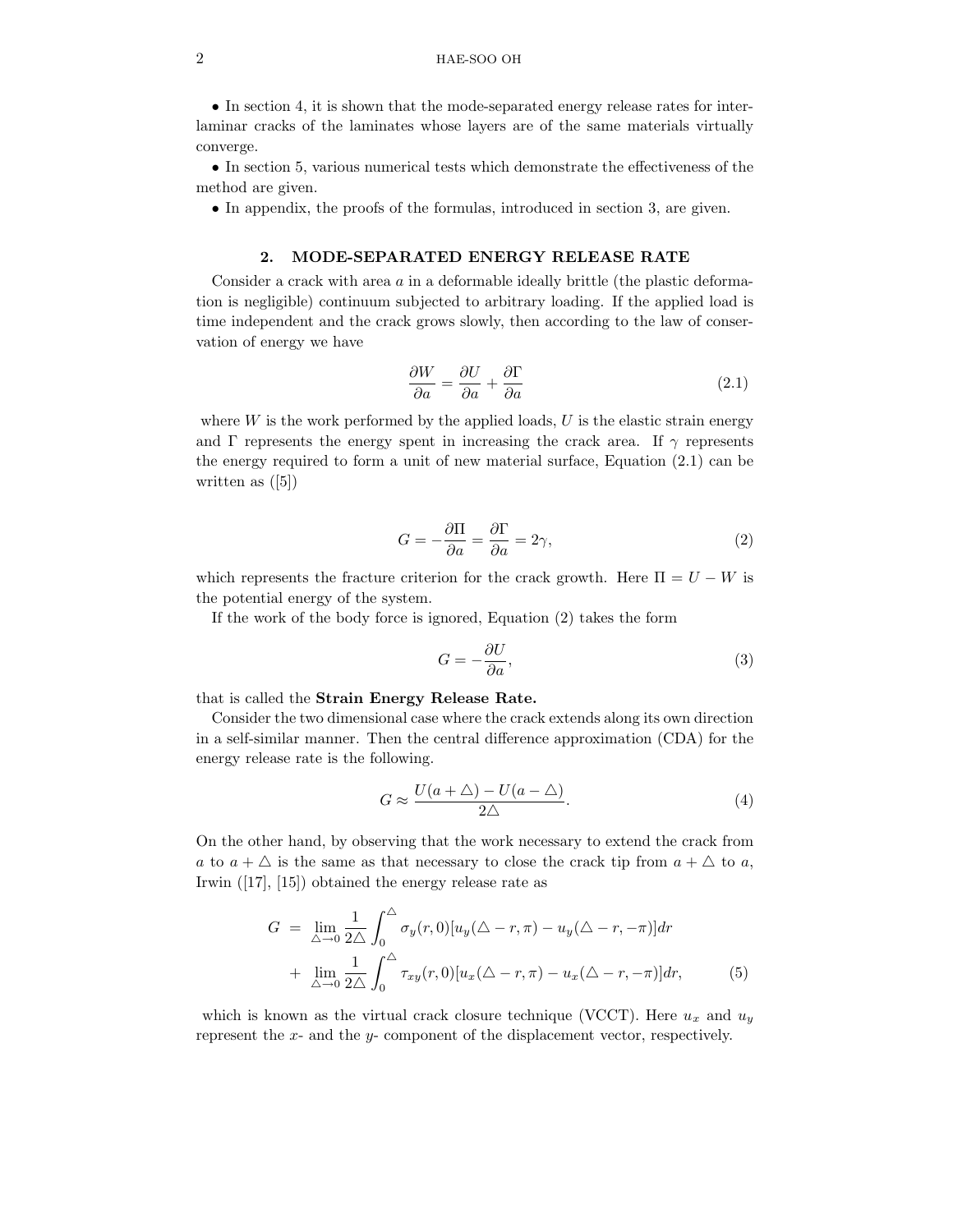Two integrals in this formula are called the opening mode (Mode I) and the sliding mode (Mode II), respectively. They are written as

$$
G_I \approx \frac{1}{2\Delta} \int_0^{\Delta} \sigma_y(r,0) [u_y(\Delta - r, \pi) - u_y(\Delta - r, -\pi)] dr, \tag{6}
$$

$$
G_{II} \approx \frac{1}{2\Delta} \int_0^{\Delta} \tau_{xy}(r,0) [u_x(\Delta - r, \pi) - u_x(\Delta - r, -\pi)] dr.
$$
 (7)

However, for most composite materials, the modes are inseparable. Thus, in this respect, CDA is more accurate then VCCT in the computation of total energy release rates.

In ([27]), the Central Difference Approximation (4) was discarded because (a) the computation involves differences of large numbers divided by a small number and hence the resulting value is not accurate, and (b) this procedure involves two finite element runs. However, in this paper, (4) is employed to estimate the total energy release rate. Moreover, it is shown that CDA Approach (4) is even better than the VCCT Approach in computations of total energy release rates. Actually, unlike the p-version, the CDA approach is not realistic for the h-version of the FEM because it is too expensive to make  $\triangle$  sufficiently small.

In applying the VCCT to compute the energy release rate, numerical estimations of  $G_I$  and  $G_{II}$  obviously depend on the size of  $\Delta$ . However, if a cracked body consists of homogeneous material, the integrand of the line integral is of the form 1  $2\triangle$  $\int^{\triangle}$  $\int_0^\Delta \mathcal{O}(\sqrt{\Delta-x}/\sqrt{x})dx$ , which is  $\int_0^{\pi/2}$  $\mathcal{O}(\cot t) \sin 2t dt$ , by the substitution  $x = \Delta \sin^2 t$ . Hence, the mode-separated energy release rates (6) and (7) are  $\Delta$ independent.

On the other hand, if a crack is along the interface of two dissimilar materials, displacement functions and stress tensor are oscillating singular near the crack tip and hence the integrand is of the form  $\mathcal{O}(\sqrt{\Delta-x}/\sqrt{x}) \cdot \sin(\varepsilon \log \sqrt{\Delta-x}) \cos(\varepsilon \log x))$ where  $\varepsilon$  is known as the oscillating factor. Because of the oscillating behavior, the mode-separated energy release rates  $G_I$  and  $G_{II}$  are  $\triangle$ -dependent and hence the convergence should be determined. Actually, it has been known in the computational mechanics community  $([4],[11],[19],[26])$  that  $G_I$  and  $G_{II}$  of bimaterial interface cracks do not converge.

We believe that the mode-separated energy release rates for interfacial cracks of isotropic bimaterials do not converge. However, in this paper, by applying the method of auxiliary mapping  $(MAM)$  developed by Babuška and Oh  $([?])$ , it is claimed that, in practical point of view,  $G_I$  and  $G_{II}$  for interfacial cracks of laminates, whose layers are of the same materials, virtually converge.

Conventional methods to compute the energy release rate are to use nodal forces ahead of the crack tip and relative displacements behind the crack tip with quarter point singular elements in the framework of the h-version of FEM. On the other hand, our method is to use MAM (Method of Auxiliary Mapping, a special method to deal with singularities, shown in Appendix) in the framework of the  $p$ -version of FEM.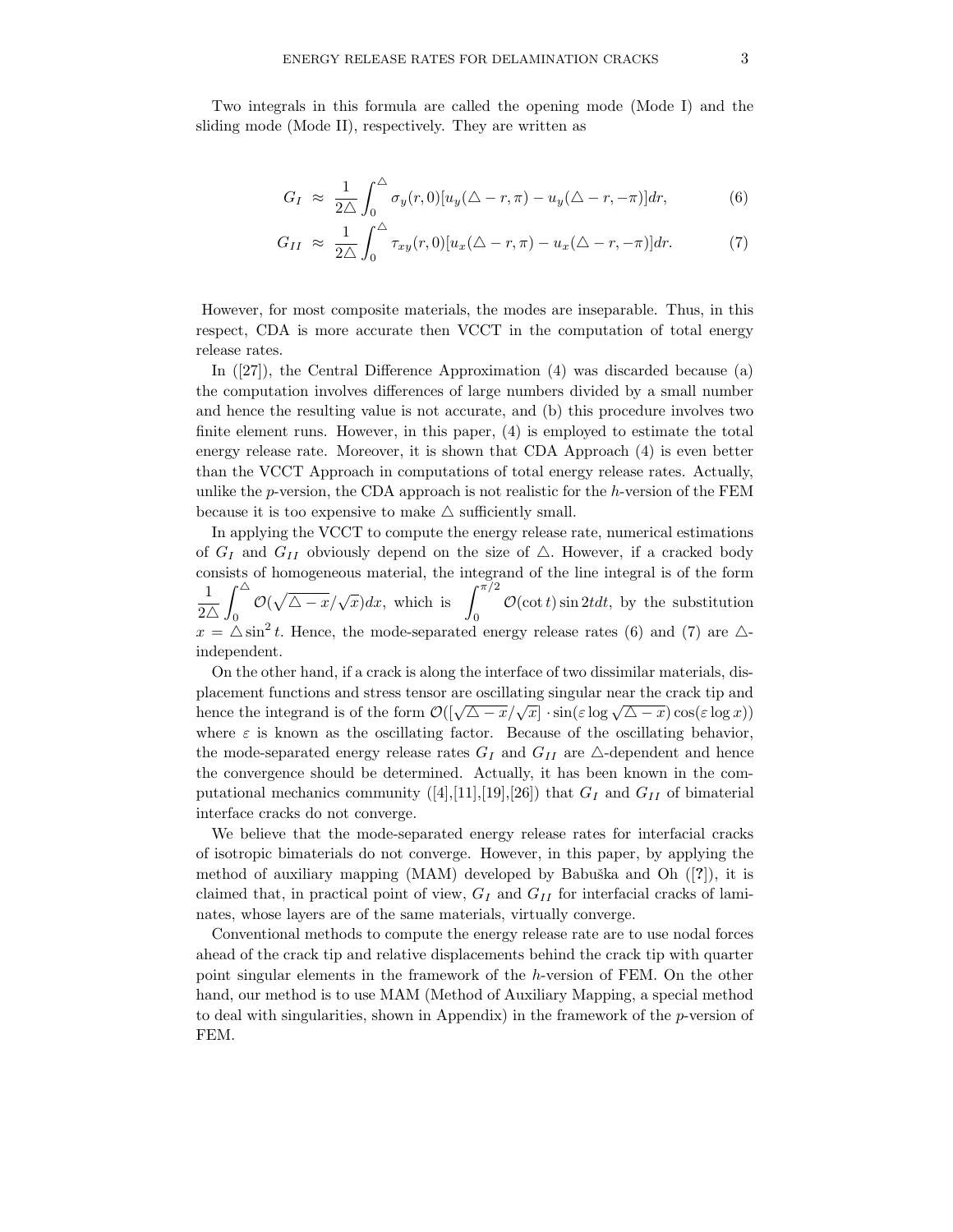# 3. A NEW APPROACH TO COMPUTE ENERGY RELEASE RATES

For brevity, we consider  $G_I$  in two dimensional case. Let us consider the line integral

$$
\frac{1}{2\Delta} \int_0^{\Delta} \sigma_y(x,0) \delta u_y(x-\Delta,0) dx, \tag{3.1}
$$

where  $\delta u_y(x-\Delta,0) = [u_y(\Delta-r,\pi) - u_y(\Delta-r,-\pi)]$  is the relative displacement. Suppose the stress tensor  $\sigma_y$  and the y-displacement  $u_y$  are oscillating singular functions. Then, in order to get accurate energy release rate, we have to overcome the following problems:

• Low accuracy of FE solutions in the presence of the singularities and the poor approximability due to the oscillating factor  $\varepsilon$ .

• Low accuracy in Numerical Integration of singular functions. The Finite Element solutions of  $\sigma_y$  and  $\delta u_y$  are singular when the singular basis functions are used in FEM.

We are going to deal with these problems by introducing two auxiliary mappings that map the neighborhood  $\Omega_S$  in the x-y plane into the domain  $\hat{\Omega}_S$  in the  $\xi$ - $\eta$ plane. Let us define the power auxiliary mapping by

$$
\varphi_{pow}^{\beta}(\xi, \eta) = (\hat{r}^{\beta} \cos(\beta \hat{\theta}), \hat{r}^{\beta} \sin(\beta \hat{\theta})), \tag{2}
$$

and the exponential auxiliary mapping by

$$
\varphi_{exp}^{(\beta_1, \beta_2)}(\xi, \eta) = (e^{\beta_1 \xi} \cos(\beta_2 \eta), e^{\beta_1 \xi} \sin(\beta_2 \eta))
$$
\n(3)

respectively. Here  $(\hat{r}, \hat{\theta})$  is the polar coordinates of  $(\xi, \eta) \cdot \beta \geq 1$ , and  $\beta_1$  and  $\beta_2$  are positive real numbers. Those number are called the mapping sizes.

Suppose  $\beta = 2, \beta_1 = 2, \beta_2 = 0.25$ , then we have

$$
\[ r^{1/2} \sin(0.15 \log r) \]circ \varphi_{pow}^2 = \hat{r} \sin(0.3 \log \hat{r}), \[ r^{1/2} \sin(0.15 \log r) \]circ \varphi_{exp}^{(2,0.25)} = e^{\xi} \sin(0.3\eta).
$$

We clearly see that the transformed functions are much smoother than the original functions.

In order to destroy the log-type singularity, we can take advantage of the exponential auxiliary mapping. However, this map transforms a neighborhood  $\Omega_S$ of the crack tip onto an infinite domain. On the other hand, if the intensity  $\alpha$  of the  $r^{\alpha}$  sin( $\varepsilon$  log r)-type oscillating singularity is unknown, the exponential auxiliary mapping is more advantageous than the power auxiliary mapping. If the intensity of the singularity is known, two auxiliary mapping yields almost the same results [10]. Since it is known that  $\alpha = 1/2$  for the crack singularity, throughout this paper, we use the power auxiliary mapping.

(A) Special Approach to have accurate economical Finite Element solutions (see Appendix A for details):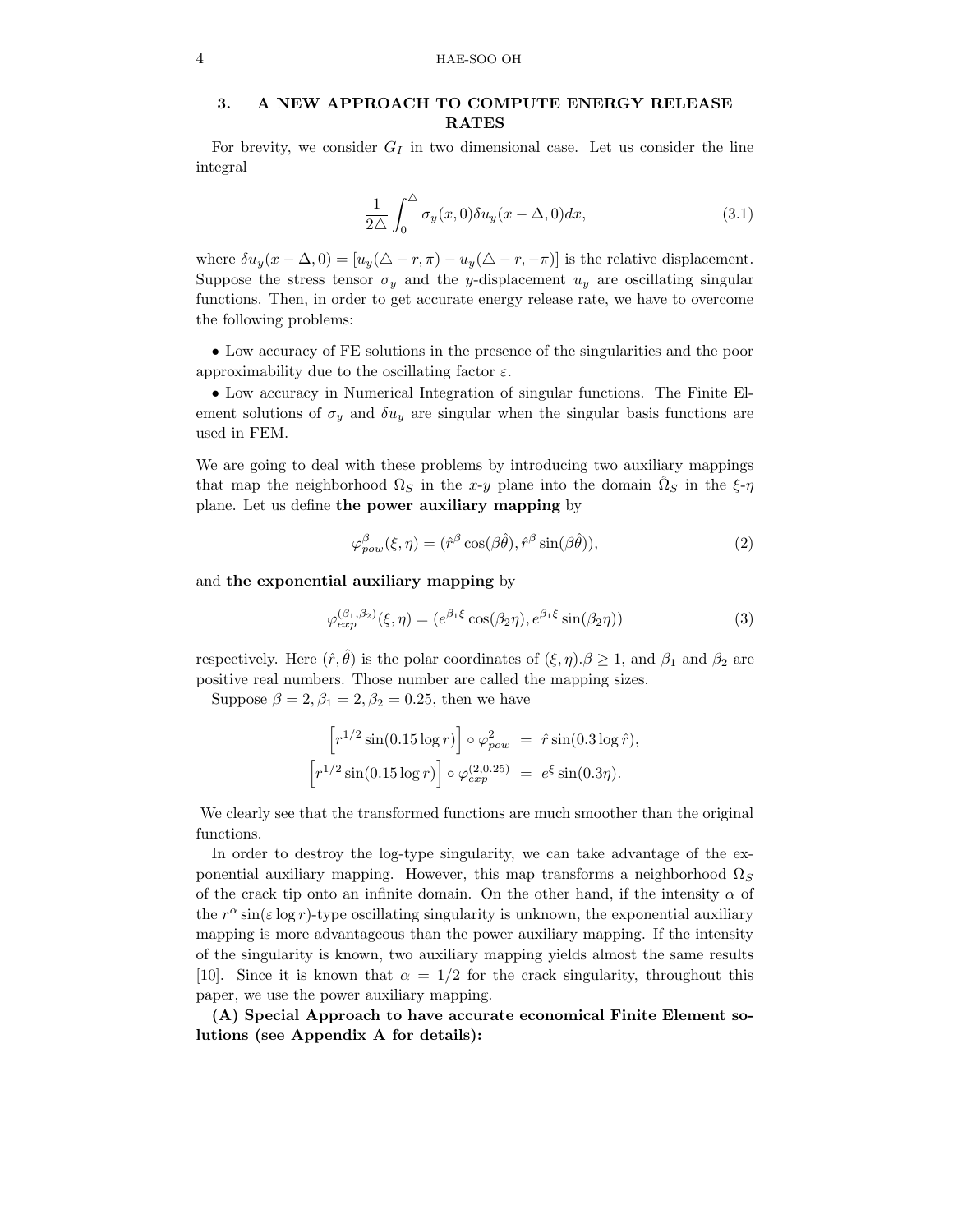Let  $\Omega_S = [-h, h] \times [-h, h]$  be the square neighborhood of the crack tip, where h is the layer thickness. For example, discretize  $\Omega_S$  into eight triangular elements and 16 quadrilateral elements as shown in Fig. 1. Then  $(\varphi_{pow}^2)^{-1}(\Omega_S) = \hat{\Omega}_S$  consists of eight curved triangular elements and 16 curved quadrilateral elements as shown in the right side of Fig. 1 (Note that the mapped triangular elements have one curved side and the mapped quadrilateral elements have two curved sides).

In this paper,  $\Omega_{st}^{(*)}$  stands for either the reference (standard) quadrilateral element  $\Omega_{st}^{(q)}$  or the reference (standard) triangular element  $\Omega_{st}^{(t)}$ . Let E be an element in  $\Omega_S$  and  $\hat{E} = (\varphi_{pow}^2)^{-1}(E)$  be the corresponding element in  $\hat{\Omega}_S$ . Let  $\hat{\Psi}_{\hat{E}}^{(blend)}$  $\hat{E}$  be the elemental mapping of blending type from the standard element  $\Omega_{st}^{(*)}$  to  $\hat{E}$  (see Appendix A for the construction of the elemental mappings  $\hat{\Psi}_{\hat{\nu}}^{(blend)}$  $(\stackrel{(otena)}{\hat{E}})$ . Then the induced singular elemental mapping  $\Psi_E^S : \Omega_{st}^{(*)} \to E$ , defined by

$$
E \xleftarrow{\varphi_{pow}^2} \hat{E}
$$
  

$$
\Psi_{E}^S \uparrow
$$
  

$$
\Omega_{st}^{(*)}
$$
  

$$
\longrightarrow \Omega_{st}^{(*)}
$$

generates the singular shape functions on  $E$  which resemble the crack singularity.

In appendix A, the curved sides of elements in  $\hat{\Omega}_S$  are parameterized so that the singular elemental mappings of any curved elements and the conventional polynomial elemental mappings of any regular elements may agree along their common sides. Thus, by assigning

- (i) the singular elemental mapping  $\Psi_E^S$  to elements E in  $\Omega_S$ ; and
- (ii) the conventional elemental mapping  $\Psi_E$  to the elements E in  $\Omega \backslash \Omega_S$ ,

we obtain "exactly and minimally conforming" [23] finite element space  $S^p(\Omega, \mathcal{T}, \mathcal{M})$ . This is,  $S^p(\Omega, \mathcal{T}, \mathcal{M})$  is a maximal vector space such that its members are continuous and the composition function of its member with the elemental mappings assigned above are polynomial of degree  $p$  in the reference elements  $\Omega_{st}^{(*)}$ . Here  $\mathcal{I}$ denotes a specific mesh on the physical domain  $\Omega$ , p is the polynomial degree uniformly assigned to the elements in  $\mathcal{T}$ , and  $\mathcal{M}$  is the vector of elemental mappings assigned to each element in  $T$  by the rule described above.

Now the FE solution is the projection of the true displacements onto the finite element space  $S^p(\Omega, \mathcal{T}, \mathcal{M})$ . In other word, the FE solution in  $S^p(\Omega, \mathcal{T}, \mathcal{M})$  is the closest one to the true displacements. Since some members of this finite element space closely resemble the the singular displacement vector near the crack tip, the finite element solution in this finite element space is highly accurate.

It is also shown in appendix A that in the actual finite element analysis, this method uses the conventional finite element method to those elements  $\hat{E}_k \in \hat{\Omega}_S$  with the transformed bilinear form and the transformed linear functional (the mapped principal of virtual work), instead of constructing the singular basis functions for the local stiffness matrices and local load vectors for those elements in  $E_k \in \Omega_S$ . Thus, this method requires virtually no extra-cost.

## (B) Method of Integration of Singular functions: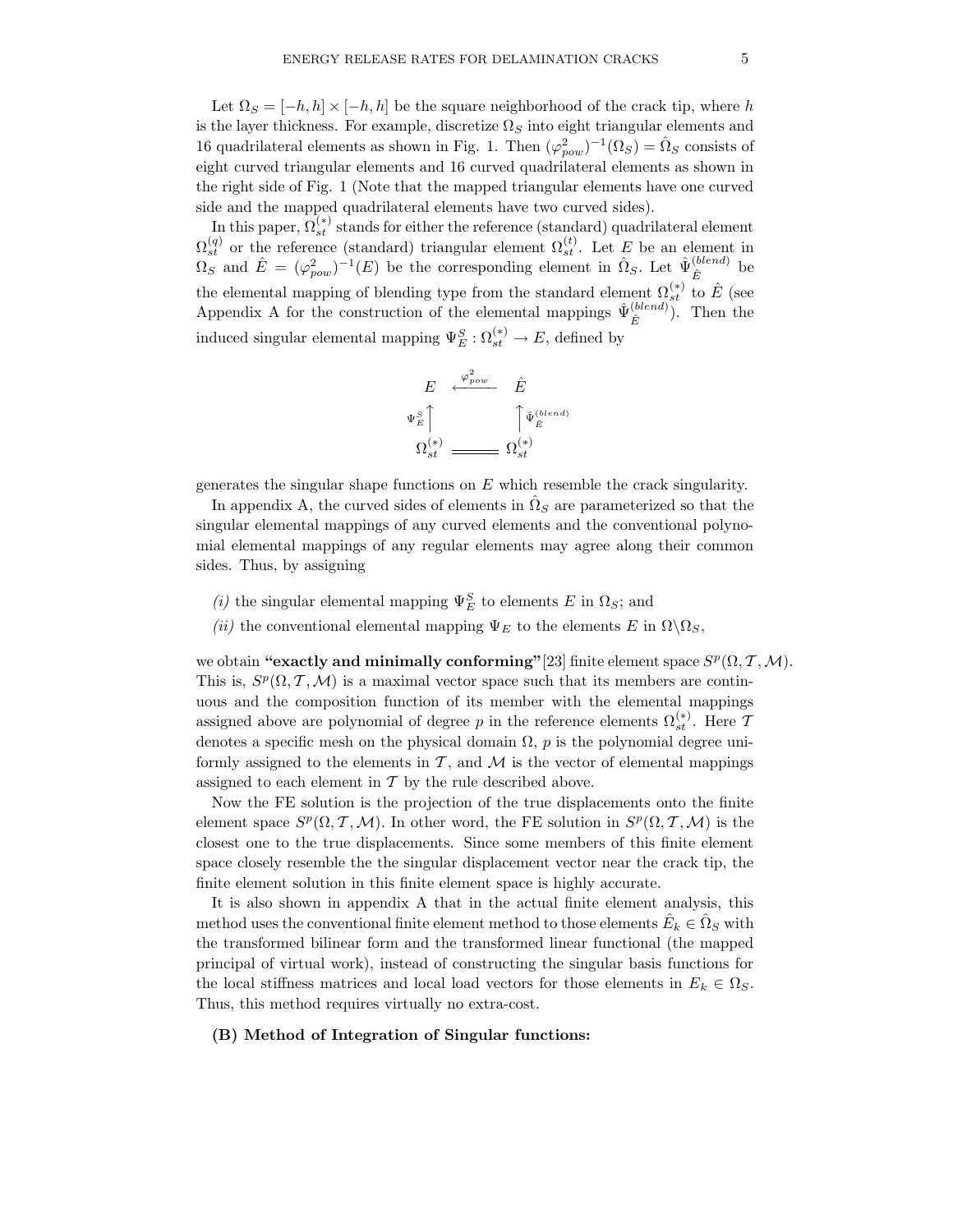# 6 HAE-SOO OH

Let  $\hat{u}$  be the transformed function of u by the power auxiliary mapping  $\varphi_{pow}^2$ . That is,  $\hat{u} = u \circ \varphi_{pow}^2$ . Then, substitution of  $t = \frac{\pi}{4}$  $\frac{\pi}{4}(\bar{\xi}+1)$  into (A.17) of appendix A.2 yields the following relation:

$$
\int_0^{\Delta} \sigma_y(x,0) u_y(\Delta - x, \pi) dx = \frac{\pi}{4} \int_{-1}^1 \left[ F(\frac{\partial \hat{u}_x}{\partial \xi}, \frac{\partial \hat{u}_x}{\partial \eta}, \frac{\partial \hat{u}_y}{\partial \xi}, \frac{\partial \hat{u}_y}{\partial \eta}) (\sqrt{\Delta} \sin T, 0) \right] \cdot \left[ \hat{u}_y(0, \sqrt{\Delta} \cos T) \right] [\sqrt{\Delta} \cos T] d\bar{\xi},
$$

where  $T = \frac{\pi}{4}$  $\frac{\pi}{4}(\bar{\xi}+1)$  and  $F(\frac{\partial \hat{u}_x}{\partial \xi})$  $\frac{\partial \hat{u}_x}{\partial \xi}, \frac{\partial \hat{u}_x}{\partial \eta}$  $\frac{\partial \hat{u}_x}{\partial \eta}, \frac{\partial \hat{u}_y}{\partial \xi}$  $\frac{\partial \hat{u}_y}{\partial \xi}, \frac{\partial \hat{u}_y}{\partial \eta}$  $\frac{\partial u_y}{\partial \eta}$ ) is defined by (A.11) in appendix A.2. Since  $[(r^{1/2}\cos\epsilon\ln r)\circ\varphi_{pow}^2](\hat{r},\hat{\theta}) = \hat{r}\cos 2\epsilon\ln \hat{r}$ , the shifted displacement functions,  $\hat{u}_x = u_x \circ \varphi_{pow}^2$  and  $\hat{u}_y = u_y \circ \varphi_{pow}^2$ , contain no singularities.

Moreover, the FE approximations of  $\hat{u}_x$  and  $\hat{u}_y$  can be expressed of the form

$$
\sum_{l=1}^{m_k} a_l (\phi_l \circ (\hat{\Psi}_k^{(blend)})^{-1})(\xi, \eta),
$$

where  $\phi_l$  is a polynomial shape function in the standard element  $\Omega_{st}^{(t)}$ . For the line integral,  $\hat{u}_y$  is evaluate along the straight side  $S_2^{(4)} \equiv \overline{6 \rightarrow 1}$  of the curved triangular element  $\hat{E}_4 \equiv \overline{5 \to 6 \to 1}$  of  $\hat{\Omega}_S$  (see Fig. 1) and  $\frac{\partial \hat{u}_x}{\partial \xi}, \frac{\partial \hat{u}_x}{\partial \eta}$  $\frac{\partial \hat{u}_x}{\partial \eta}, \frac{\partial \hat{u}_y}{\partial \xi}$  $\frac{\partial \hat{u}_y}{\partial \xi}, \frac{\partial \hat{u}_y}{\partial \eta}$ ∂η are evaluated along the straight side  $S_3^{(1)} \equiv \overline{1 \rightarrow 2}$  of the curved triangular element  $\hat{E}_1 \equiv \overline{2 \rightarrow 3 \rightarrow 1}$  of  $\hat{\Omega}_S$  (see Fig. 1).

Since  $4L_1L_2$  in (A.9) is vanishing along the side  $S_2^{(st)} \equiv V_2^{(t)} \to V_3^{(t)}$  and the side  $S_3^{(st)} \equiv V_3^{(t)} \rightarrow V_1^{(t)}$  of  $\Omega_{st}^{(t)}$ , the element mappings  $\hat{\Psi}_1^{(blend)} : \Omega_{st}^{(t)} \rightarrow \hat{E}_1 \subset \hat{\Omega}_S$ <br>and  $\hat{\Psi}_4^{(blend)} : \Omega_{st}^{(t)} \rightarrow \hat{E}_4 \subset \hat{\Omega}_S$  (Fig. 1) are linear along the sides  $S_2^{(st)}$  and  $S_3^{(st)}$ , respectively. Thus, for this line integral,  $(\hat{\Psi}_1^{(blend)})^{-1}$  and  $(\hat{\Psi}_4^{(blend)})^{-1}$  are linear and hence  $\phi_l \circ \hat{\Psi}_k^{-1}(\xi, \eta), k = 1, 4$  are polynomials. Therefore the Gaussian quadrature of this line integral is almost exact.

On the other hand, because of non-linearity of the blending type elemental mapping  $\hat{\Psi}_k^{(blend)}$  $\hat{k}_{k}^{(bend)}$ :  $\Omega_{st}^{(t)} \to \hat{E}_{k}$ , the evaluation of  $(\hat{\Psi}_{k})^{-1}$  at any interior point of  $\hat{E}_{k}$ requires to use the Newton method. Moreover,  $\phi_l \circ (\hat{\Psi}_k^{(blend)})$  $\binom{(blend)}{k}$ <sup>-1</sup> is no longer polynomial on  $\hat{E}_k$ . Without using this substitution of integral for the singular functions, a direct numerical integration with respect to a very large number of Gauss points (for example, the interval of integration is divided into ten smaller intervals and apply the Gaussian quadrature with twelve Gauss points on each subinterval) yields similar results to those obtained by the procedure suggested in this section.

(C) The maximum value of the oscillating factor  $\varepsilon$  is known as 0.17 ([26]). Furthermore, it was shown ([20]) that for most practical orthotropic materials,  $\varepsilon$  is small. It was showed in ([10]) that MAM yields highly accurate FE solutions of elliptic equations containing oscillating singularities whenever  $\varepsilon$  is small (for example,  $\varepsilon \leq 0.17$ ).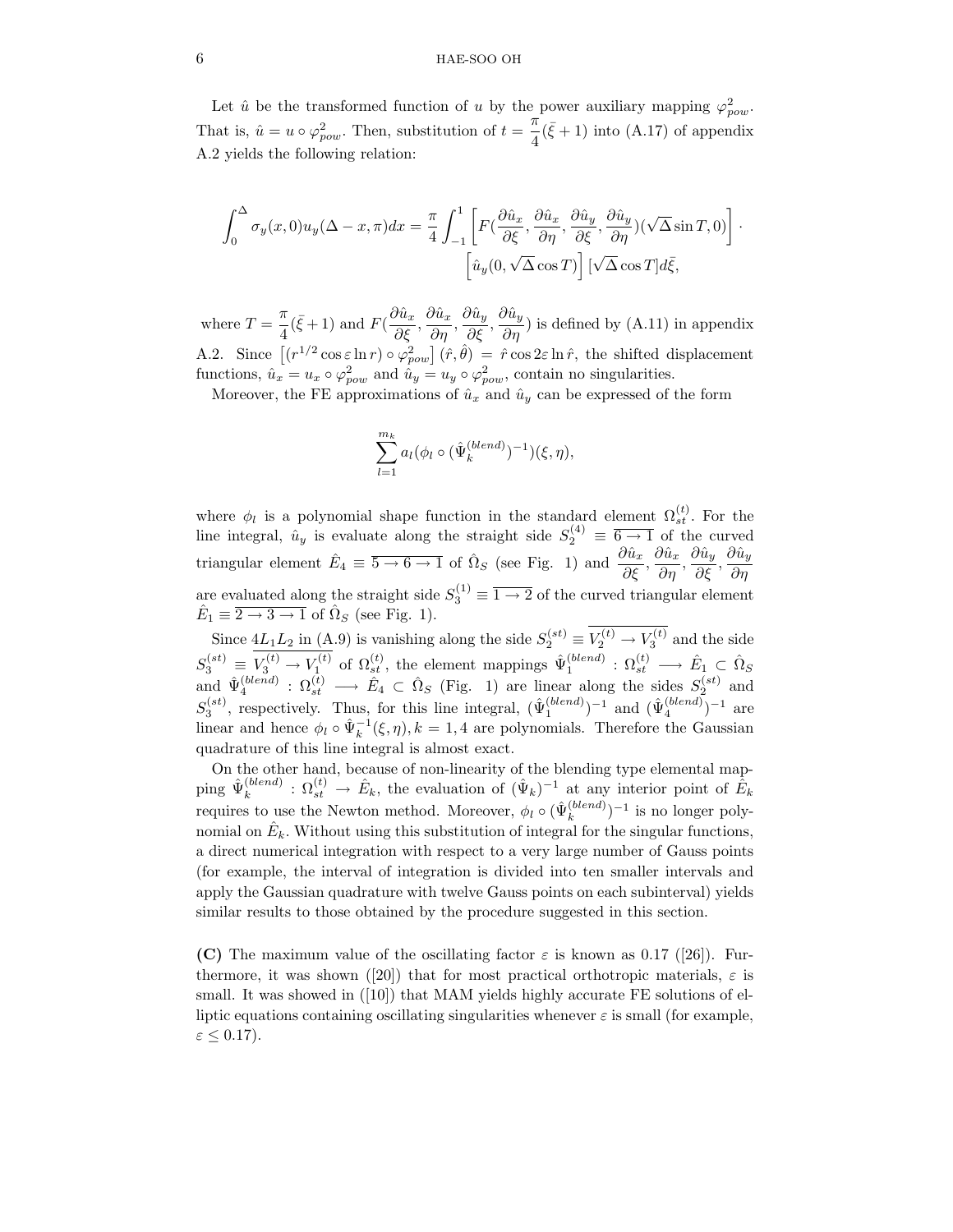# 4. THE CONVERGENCE OF  $G_I$  AND  $G_{II}$  FOR INTER-LAMINAR CRACKS

Throughout this paper,  $E$  and  $\nu$  denote the modulus of elasticity and Poisson's ratio, respectively.  $\lambda = \frac{E\nu}{(1 + \lambda)(1 + \lambda)}$  $\frac{E\nu}{(1+\nu)(1-2\nu)}$  and  $\mu = \frac{E}{2(1+\nu)}$  $\frac{2}{2(1+\nu)}$  are Lame's constants. Let us consider an interface crack of a bimaterial plate that consists of material 1 with elastic constants  $\mu_1$  and  $\nu_1$  and material 2 with elastic constants  $\mu_2$  and  $\nu_2$ . Then the oscillating factor, which represents the order of discontinuity of the two materials, is given by

$$
\varepsilon = \frac{1}{2\pi} \ln \left[ \frac{\mu_1 + \mu_2 \kappa_1}{\mu_2 + \mu_1 \kappa_2} \right],\tag{4.1}
$$

where for  $i = 1, 2, \kappa_i = 3 - 4\nu_i$  for plane strain,  $\kappa_i = (3 - \nu_i)/(1 + \nu_i)$  for plane stress.

Without loss of generality,  $\varepsilon$  may be assumed to be positive and it is zero for a homogeneous plate. Moreover, it takes the maximum value  $\ln 3/(2\pi) = 0.17485$ when  $\nu_1 = 0$  and  $\mu_2 = \infty$ . It is known that the mode-separated energy release rates for interface cracks of bimaterials do not converge as  $\triangle \rightarrow 0$ , in general.

Suppose a fiber-reinforced material is a laminate whose layers are of the same material and may have different fiber orientation. Then it can be proved by using similar arguments to those in  $([14],[24],[25])$  that the oscillating factors of interlaminar cracks of such laminates are expected to be very small. In other words, the mode-separated energy release rates (6), (7) for such fiber-reinforced materials are virtually constant when

$$
10^{-9}\leq\frac{\triangle}{h}\leq10^{-1}.
$$

Moreover, if  $\frac{\Delta}{h} \leq 10^{-9}$ , then  $\Delta$  is smaller than the diameter of the fiber and hence the  $\triangle$ -neighborhood of the crack tip does not contain any fiber. In other words, the  $\triangle$ -neighborhood of a crack consists of a homogeneous material(resin only) and hence we may claim that  $\varepsilon = 0$  whenever  $\frac{\Delta}{l}$  $\frac{\Delta}{h} \leq 10^{-9}$ . Therefore we have the following.

Theorem 4.1. The mode-separated energy release rates for the inter-laminar crack of a laminate whose layers are of the same material and may have different fiber orientations virtually converge.

The computations of the oscillating factors for the delamination cracks of laminates are appeared in a separate paper.

# 5. COMPUTATIONAL RESULTS

# 5.1. Cracks in homogeneous materials

Since the displacement functions near crack tip of homogeneous isotropic materials are non-oscillating singular functions, the mode-separated energy release rates converge. In this subsection, the new method presented in section 3 yields better results than the conventional method that use quarter point singularity elements in the framework of the h-version.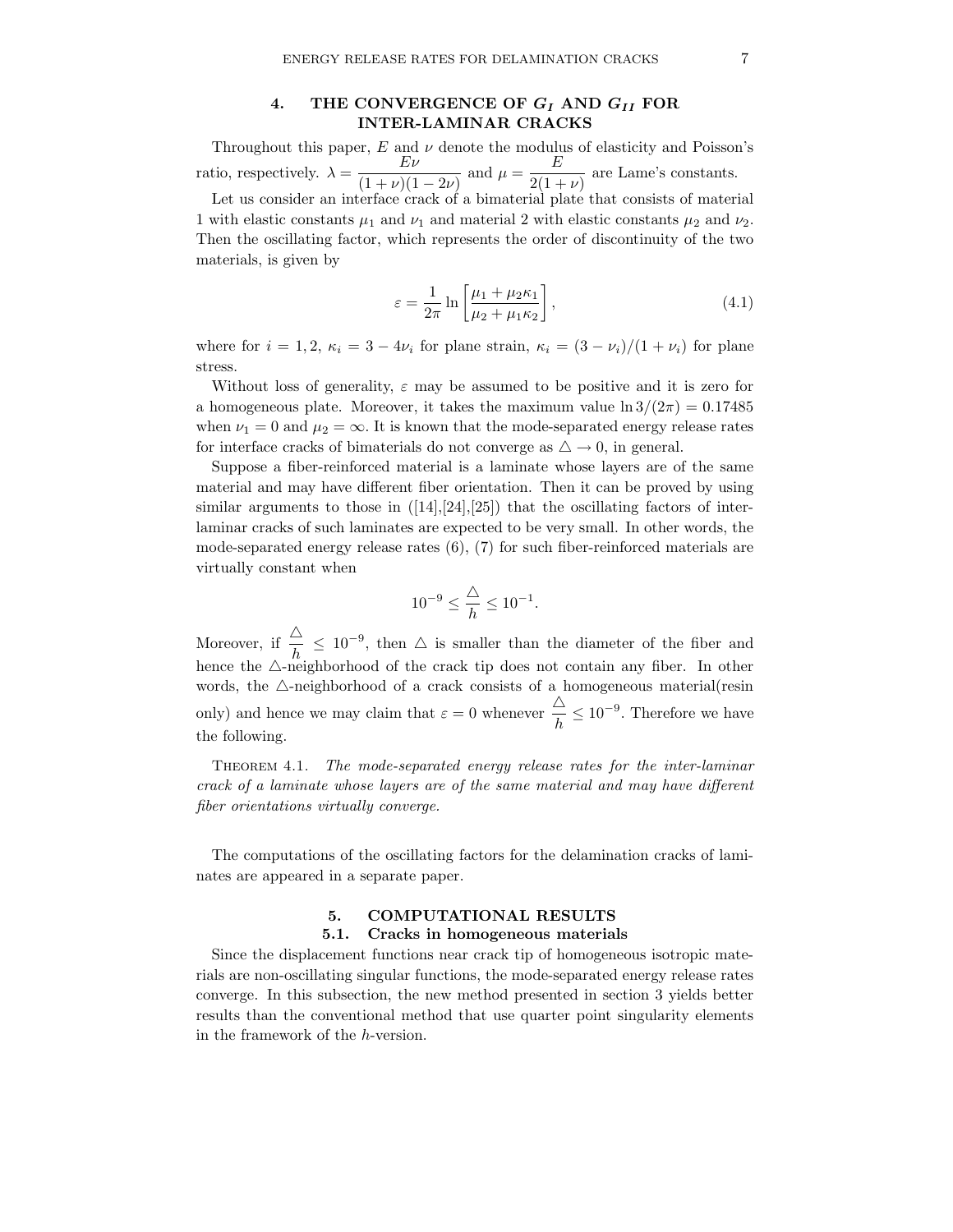# 8 HAE-SOO OH

It is known that the Mode I energy release rate is expressed in terms of the stress intensity factor  $K_I$  as follows:

$$
\begin{cases}\nG_I = \frac{K_I^2}{E} & \text{for plane stress,} \\
G_I = \frac{(1 - \nu^2)K_I^2}{E} & \text{for plane strain,}\n\end{cases}
$$
\n(5.1)

where  $\nu$  and  $E$  are Poisson's ratio and Young's modulus respectively. The expression of  $G_{II}$  in terms of  $K_{II}$  is similar. In this section, we assume that  $\nu = 0.3, E = 10^6$ and the computations are for plain strain.

Example 1. Center-cracked tension specimen: We consider a Center-Cracked Plate  $[-b, b] \times [-h, h]$  with crack length 2a under uniform tension S as shown in Fig. 2(a). Then by appendix 2.1 of [5], the mode I stress intensity factor is

$$
K_I = S\sqrt{\pi a} \{1.0 + 0.128(a/b) - 0.288(a/b)^2 + 1.523(a/b)^3\},\tag{2}
$$

when  $0 < a/b < 0.7$ .

In the first example, we choose  $S = 100$ ,  $b = 1.0$ ,  $a = 0.8$ ,  $h = 2$ . Then by (2) and  $(5.1)$ , we obtain  $G_I = 0.0754556$ .

From the symmetries in the problem, only one quarter of the specimen was analyzed. Fig.  $2(c)$  is the *p*-version finite element mesh which consists of four triangular elements and 15 quadrilateral elements. For the neighborhood of the crack (the mapping zone) for our method, we select the four triangular elements and the four quadrilateral elements that are next to the triangular elements and the specimen was analyzed as follows:

• The mode I energy release rate  $G_I$  by the new method.

• The mode I energy release rate  $G_{(I)}$  by the conventional p-method without using singularity elements (that is, the mapping size of  $(A.1)$  is  $\alpha = 1$ ).

• The total energy release rate by applying Central Difference Approximation to the strain energy computed by the new method.

• The convergence of total strain energy computed by the new method.

Table 1 shows that the relative error of the best  $G_I (p = 9)$  is 0.02%. Nevertheless, the best  $G_I$  in ([17]), obtained by using cubic singularity elements, has 0.3% in the relative error.

By comparing  $G_I$  and  $G_{(I)}$  from Table 1, one can see the superiority of the new method over the conventional p-method (that is, 0.02% verses 11% in relative error when  $p = 9$ ). Relative errors in percent of total strain energy,  $G_I, G_{(I)}$ , and  $G_{total}$ are depicted in Fig. 3.

Example 2. Single Edge-Notched specimen: The second example is Single edgenotched plate  $[-a, b-a] \times [-h, h]$  under uniform tension S as Fig. 2(b). It is known  $([5])$  that the mode I stress intensity factor for single edge-notched plate is

$$
K_I = S\sqrt{\pi a} \{1.12 - 0.23(a/b) + 10.55(a/b)^2 - 21.72(a/b)^3 + 30.39(a/b)^4\},
$$
 (3)

whenever  $0 < a/b < 0.7$ .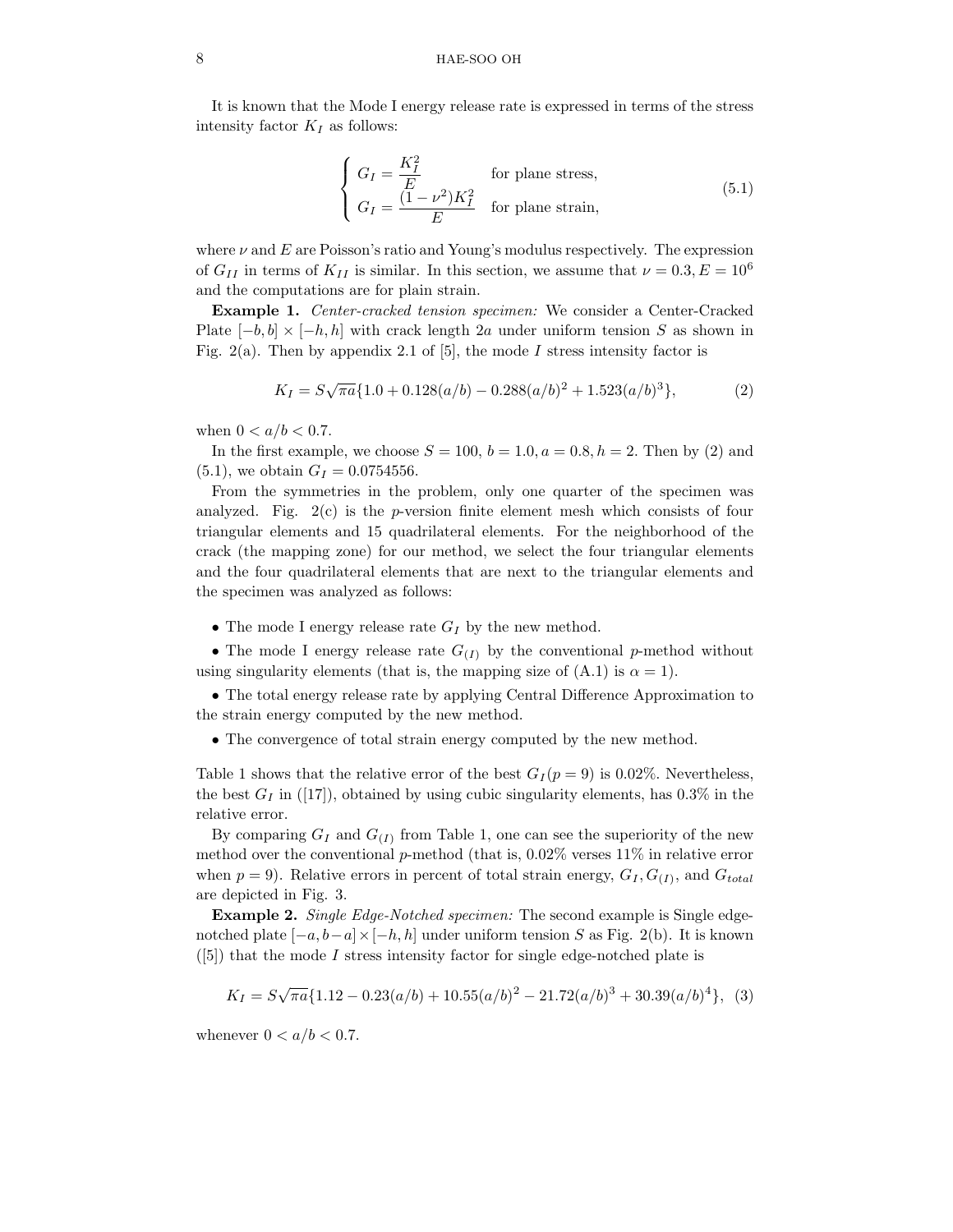$TATB1$ 

|     | TABLE I                                                                    |
|-----|----------------------------------------------------------------------------|
|     | Computation of one fourth of Center-Cracked Plate $[-b, b] \times [-h, h]$ |
|     | with crack length 2a under uniform tension $S = 100$ , where               |
|     | in this computation $b = 1.0, a = 0.8, h = 2, GI$                          |
|     | and $G_{(I)}$ are the mode I energy release rates                          |
|     | obtained by the new method and                                             |
|     | by the conventional $p$ -method                                            |
|     | respectively. $G_{total}$ is computed                                      |
|     | by the central difference approximation $(4)$                              |
|     | with $\triangle = 0.5 \times 10^{-8}$ .                                    |
| 'n. | $\mathcal{U}(\cdot, \cdot) \to \mathcal{U}$<br>DOE -                       |

| $\boldsymbol{p}$ | DOF      | $\mathcal{U}(u_{FE})E/4$ | $G_I$     | $G_{(I)}$ | $G_{total}$ |
|------------------|----------|--------------------------|-----------|-----------|-------------|
|                  | 52       | 15237.9432999            | 0.0953976 | 0.0320149 | 0.0534118   |
| $\overline{2}$   | 140      | 16988.7410759            | 0.0643846 | 0.0561566 | 0.0738187   |
| 3                | 236      | 17078.9934190            | 0.0719215 | 0.0577928 | 0.0753140   |
| $\overline{4}$   | 370      | 17109.7839910            | 0.0745717 | 0.0595203 | 0.0754432   |
| 5                | 542      | 17119.5240645            | 0.0751520 | 0.0616602 | 0.0754757   |
| 6                | 752      | 17121.9398467            | 0.0752964 | 0.0633685 | 0.0754742   |
|                  | 1000     | 17122.5523856            | 0.0753812 | 0.0648338 | 0.0754758   |
| 8                | 1286     | 17122.6845944            | 0.0754230 | 0.0660116 | 0.0754776   |
| 9                | 1610     | 17122.7069546            | 0.0754441 | 0.0669814 | 0.0754783   |
| $\infty$         | $\infty$ | 17122.7105178            | 0.0754556 | 0.0754556 | 0.0754782   |

In this example, we use the crack length  $a = 0.55$  and  $b = 1.0, h = 2.0,$  and the remote uniform traction load is  $S = 100$ . Then by (3) and (5.1), we obtain  $K_I = 440.6271928$  and  $G_I = (1 - \nu^2)K_I^2/E = 0.176678$ .

Fig.  $2(d)$  is a finite element mesh for the new method which consists of eight triangular elements and 28 quadrilateral elements. For the mapping zone (the neighborhood of the crack tip) for the new method, we select the eight triangular elements and the eight quadrilateral elements that are next to the triangular elements. And the SENS was analyzed in the same ways as the previous example. The results are displayed in Table 2.

Table 2 shows that the relative error of  $G_I$  is 0.6% when  $p = 9$ . However, the best  $G_I$  in ([17]), obtained by using cubic singularity elements, has 3.3% in the relative error.

By comparing  $G_I$  and  $G_{(I)}$  from Table 2, once again, one can see the superiority of the new method over the conventional p-method (i.e.,  $0.6\%$  verses 11.8% in relative error when  $p = 9$ ). Relative errors in percent of total energy,  $G_I, G_{(I)}$ , and  $G_{total}$ are depicted in Fig. 4.

#### 5.2. Interfacial Cracks between isotropic layers

In this section, we consider an interface crack of a bimaterial plate that consists of material 1 with elastic constants  $\mu_1$  and  $\nu_1$  and material 2 with elastic constants  $\mu_2$ and  $\nu_2$ . Then, it is known that the mode-separated energy release rates for interface cracks of bimaterials do not converge as  $\triangle \rightarrow 0$ . Actually, if the oscillating factor  $\varepsilon$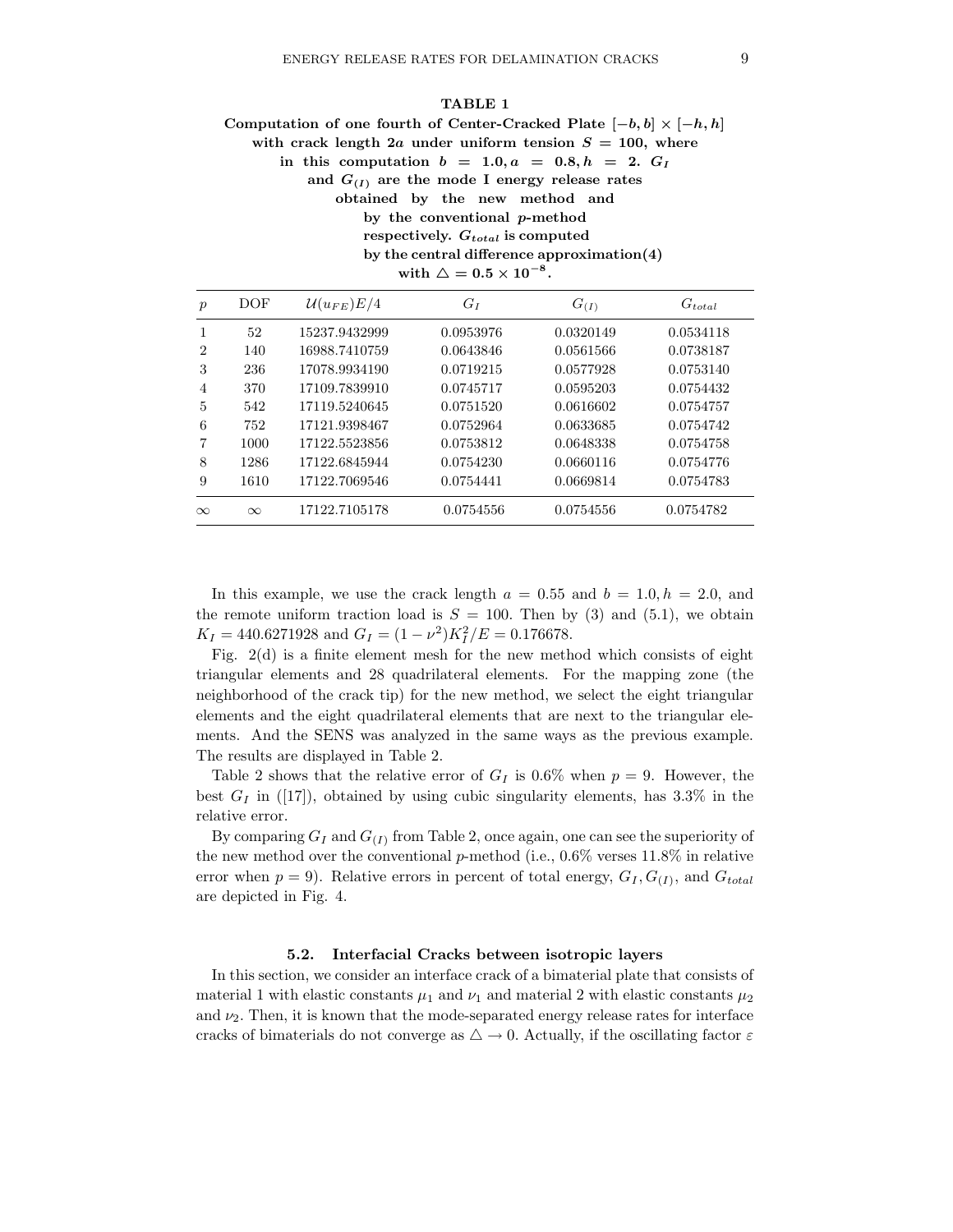#### TABLE 2

Plain strain Computation for Single edge-notched plate  $[-a, b - a] \times$ 

 $[-2, 2]$ under uniform tension  $S = 100$ , where  $a = 0.55$  is the

crack length and  $b = 1.0$ .

 $G_I$  and  $G_{(I)}$  are the mode I energy release rates obtained by the new method and by the conventional pmethod respectively.  $G_{total}$ is computed by the Central Difference Approximation (4) with  $\triangle = 0.5 \times 10^{-8}$ .

| $\boldsymbol{p}$ | DOF      | $\mathcal{U}(u_{FE})E$ | $G_I$     | $G_{(I)}$ | $G_{total}$ |
|------------------|----------|------------------------|-----------|-----------|-------------|
|                  | 80       | 31156.9824930          | 0.1502874 | 0.0555432 | 0.0979730   |
| 2                | 222      | 38163.5473336          | 0.1501532 | 0.1270484 | 0.1648749   |
| 3                | 380      | 38628.4771876          | 0.1579704 | 0.1283439 | 0.1702329   |
| 4                | 602      | 39122.5168253          | 0.1721155 | 0.1378598 | 0.1747564   |
| 5                | 888      | 39189.0227303          | 0.1750825 | 0.1432396 | 0.1756045   |
| 6                | 1238     | 39197.2704305          | 0.1754222 | 0.1473620 | 0.1756870   |
| 7                | 1652     | 39198.3009764          | 0.1754423 | 0.1507687 | 0.1757009   |
| 8                | 2130     | 39198.4857040          | 0.1755709 | 0.1535316 | 0.1757021   |
| 9                | 2672     | 39198.5111936          | 0.1756254 | 0.1558046 | 0.1757029   |
| $\infty$         | $\infty$ | 39198.5156205          | 0.1766780 | 0.1766780 | 0.1766780   |

is not very small,  $G_I$  is increasing (decreasing) while  $G_{II}$  is decreasing (increasing), respectively, as  $\triangle \rightarrow 0$ .

Example 3. Isotropic bimaterial Plate: Let us consider a bimaterial of epoxy and glass shown in Fig. 5 such that the material properties are as follows:

$$
\begin{cases}\nE_1 = 1.72 \text{ Gpa} & \nu_1 = 0.4 \text{ (epoxy)},\\ \nE_2 = 68.95 \text{ Gpa} & \nu_2 = 0.2 \text{ (glass)}.\n\end{cases} (4)
$$

Then from (4.1),  $\varepsilon = 0.0486476$ . In this example, the sizes of a bimaterial specimen are chosen as follows: the crack length is  $a = 0.75dm$ ,  $a = b$ ,  $u_0 = 0$ ,  $v_0 = 6.65 \mu m$ , and the layer thickness are  $h_1 = h_2 = 0.1$ dm. The mesh for finite element analysis of this problem is shown as the dotted lines in Fig. 5.

From Fig. 6, one can see that  $G_I$  is decreasing and  $G_{II}$  is increasing as  $\Delta \to 0$ . In general, the smaller the oscillating factor  $\varepsilon$  is, the flatter the curve drawn in  $\triangle$  verses  $G_I/G_{total}$  (see, [26]). Moreover, it was shown in ([26]) that the graphs of  $G_I/G_{total}$  and  $G_{II}/G_{total}$  with respect to  $\Delta$  are straight lines with small slope when the oscillating factor  $\varepsilon$  is 0.001.

#### 5.3. Interfacial Cracks between orthotropic layers

In section 5.2, we showed that the mode separated energy rates for interface cracks for isotropic bimaterials do not converge.

In this section, we consider the inter-laminar cracks of laminates of fiber-reinforced layers. If layers are of the same material and may have different fiber directions,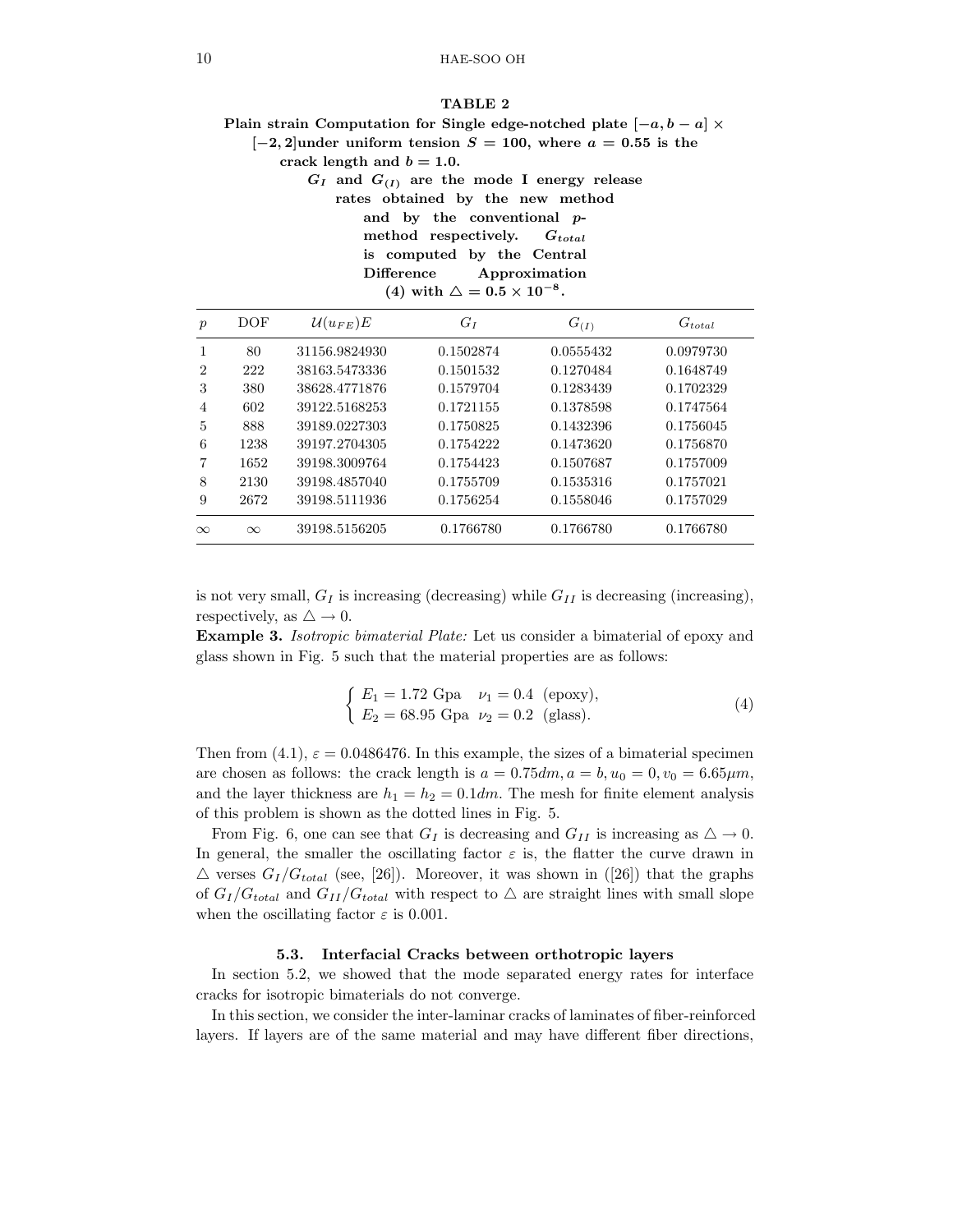|               | $G_I$     | $G_I$     | $G_{II}$  | $G_{II}$  |
|---------------|-----------|-----------|-----------|-----------|
| $\triangle/h$ | $p=6$     | $p=8$     | $p=6$     | $p=8$     |
| $1.0E-1$      | 0.0426679 | 0.0428116 | 0.0011769 | 0.0011675 |
| $5.0E-2$      | 0.0415825 | 0.0416705 | 0.0023384 | 0.0023284 |
| $5.0E-3$      | 0.0355615 | 0.0356307 | 0.0084044 | 0.0083841 |
| $5.0E - 4$    | 0.0270981 | 0.027147  | 0.0169095 | 0.0168826 |
| $5.0E - 5$    | 0.0177138 | 0.0177394 | 0.0263338 | 0.0262994 |
| $5.0E-6$      | 0.0090767 | 0.0090939 | 0.0349806 | 0.0349481 |
| $1.0E-6$      | 0.0043625 | 0.0043484 | 0.0398225 | 0.0397115 |
|               |           |           |           |           |

TABLE 3  $G_I$  and  $G_{II}$  for interface crack of isotropic bimaterial.

the oscillating factor  $\varepsilon$  (the order of discontinuity between layers) expected to be very small.

For various tests of inter-laminar cracks of laminates that consist of fiber-reinforced layers with various fiber angles,  $G_I$  and  $G_{II}$  are virtually constant when  $10^{-9}$  <  $\triangle/h < 10^{-1}$ . Moreover, if  $\triangle/h < 10^{-9}$ , then the crack tip is well inside the homogeneous materials(resin). In other words, in fiber-reinforced composite materials, if  $\Delta$  is very small, then physics of the  $\Delta$ -neighborhood of the material is changed from orthotropic (fiber and resin) to isotropic (resin only). Hence the oscillating factor  $\varepsilon$  is 0 for such case.

In order to compare our results with the results reported in ([4]), the engineering properties of ply with unidirectional fiber used in examples of this subsection are the same as those in  $([4])$ . That is, material properties of graphite-epoxy ply used in the numerical tests in examples  $4(A)$  and  $4(B)$  are the following.

> $E_{11} = 19.5 \times 10^6$  psi  $E_{22} = E_{33} = 1.48 \times 10^6$  psi  $G_{12} = G_{13} = 0.80 \times 10^6$  psi  $G_{23} = 0.497 \times 10^6$  psi<br> $\nu_{12} = \nu_{13} = 0.30$   $\nu_{23} = 0.49$  $\nu_{12} = \nu_{13} = 0.30$

### Example 4.

(A) The first laminate specimen  $[0/90/0]$  consists of plane strain drop-ply configuration of  $0^{\circ}$  and  $90^{\circ}$  graphite-epoxy plies as shown in Fig. 7(a), which is Test case  $# 1$  of [4]. In this example, the thickness h of the layer next to the inter-laminar crack is 0.125, the crack length is 0.4, and  $\triangle$  denotes the side length of the inner most eight triangular element. The singular zone for our method is the 40 elements inside the square neighborhood  $[-0.125, 0.125] \times [-0.125, 0.125]$  of the crack tip.

The new method is applied to estimate  $G_I$  and  $G_{II}$  when  $\triangle/h$  is  $10^{-1},...,10^{-7}$ . Table 4 is the results when the degree of basis functions are 4, 8, and 9. The results in Table 4 show that the energy release rate is virtually  $\triangle$ -independent whenever the finite element solution for stress functions are highly accurate (that is, the polynomial degree of basis functions are  $\geq 8$ ). On the other hand, if p-degree is  $\leq 4$ ,  $G_I$  is increasing and  $G_{II}$  is decreasing as  $\triangle \rightarrow 0$ . This is a similar pattern as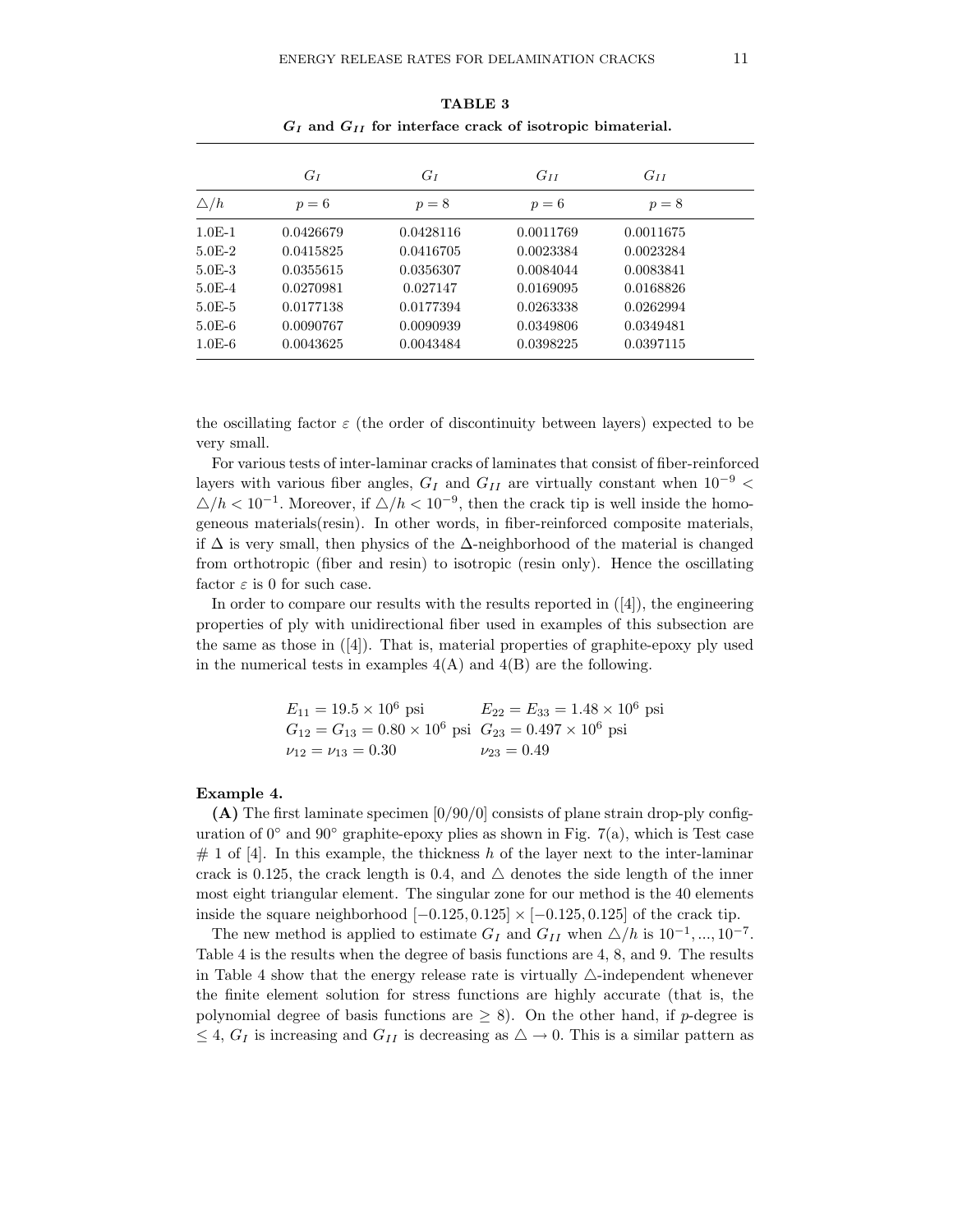those reported in ([11]). In order to compare the figures reported in ([4]),  $G_{II}/G_I$ verses  $\triangle/h$  are plotted in Fig. 9. The results when  $p = 4$  is similar to those in [4].

The computation costs are comparable. In this p-version finite element analysis, 90 quadrilateral elements and eight triangular elements are used as it is shown in Fig. 8. On the other hand, in ([4]), 763 eight-noded quadrilateral interpolation elements are used for the finite element analysis of this test problem. The singular and non-singular near-tip meshes consist of 18 rings of elements meshed over a length equal to  $h/2$ . However, Fig. 8 shows that the near-tip meshes of the new method consist of five rings of elements over  $[-h, h] \times [-h, h]$  near the crack tip,  $h = 0.125.$ 

Actually, the new method does not require such a very fine mesh as shown in Fig. 8. If we put only two rings with side length, for example,  $r_1 = h/10, r_2 = h/2$ , then the number of elements is reduced from 98 to 74 and the mapping zone for the new method consists of eight quadrilateral elements and eight triangular elements. The accuracy of the finite element solution obtained by 74 elements mesh is virtually the same as that obtained by the 98 elements mesh. The reason to put five rings in Fig. 8 is to apply the definition of energy release rate when  $\triangle$  is extremely small.

TABLE 4  $G_I$  and  $G_{II}$  for the inter-laminar crack of Drop-ply configuration for the Test  $\#1$  of [4] (Fig. 7(a)).

| $\Delta/h$ |              | $G_I$      |              |              | $G_{II}$   |            |
|------------|--------------|------------|--------------|--------------|------------|------------|
|            | $p = 4$      | $p=8$      | $p=9$        | $p=4$        | $p = 8$    | $p = 9$    |
| $1.0E-1$   | 2.676E-2     | 2.723E-2   | $2.725E - 2$ | $0.361E-2$   | $0.396E-2$ | $0.396E-2$ |
| $1.0E-2$   | 2.678E-2     | 2.725E-2   | 2.727E-2     | $0.359E-2$   | $0.395E-2$ | $0.394E-2$ |
| $1.0E-3$   | 2.676E-2     | 2.725F-2   | $2.727F - 2$ | $0.359E-2$   | $0.395E-2$ | $0.394E-2$ |
| $1.0E-4$   | $2.672E - 2$ | $2.725E-2$ | 2.727F-2     | $0.359E-2$   | $0.395E-2$ | $0.394E-2$ |
| $1.0E-5$   | 2.646E-2     | $2.725E-2$ | 2.727F-2     | $0.377E-2$   | $0.395E-2$ | $0.394E-2$ |
| $1.0E-6$   | 3.874E-2     | 2.726E-2   | 2.727E-2     | $0.172E - 2$ | $0.396E-2$ | $0.394E-2$ |
| $1.0E-7$   | 3.272E-2     | 2.726E-2   | 2.727E-2     | $0.232E-2$   | $0.396E-2$ | $0.394E-2$ |

(B) Consider a laminate  $[0/0/90/0]$  as shown in Fig. 7(b), in which  $h = 0.1$ . The energy release rates of this case are much higher than those for  $4(A)$  and the mode mix for  $4(A)$  and  $4(B)$  are different as it is pointed out in [4]. This is the Test  $\# 2$  of [4].

As shown in Table 5, the mode-separated energy release rates also virtually converge whenever the finite element solutions are highly accurate  $(p = 8, 9)$ .  $G_{II}/G_I$ is depicted in Fig. 10 with respect to  $\Delta/h = 10^{-n}, n = 1, ..., 7$ . Once again, Fig. 10 shows that  $G_{II}/G_I$  when  $p = 4$  is similar to those in [4].

(C) In the last example, we consider the inter-laminar crack  $4(A)$  (Fig. 7(a)) when the first layer and the second layer are the graphite-epoxy composites and the third layer of  $0^{\circ}$  fiber orientation is a graphite-polymer composite with the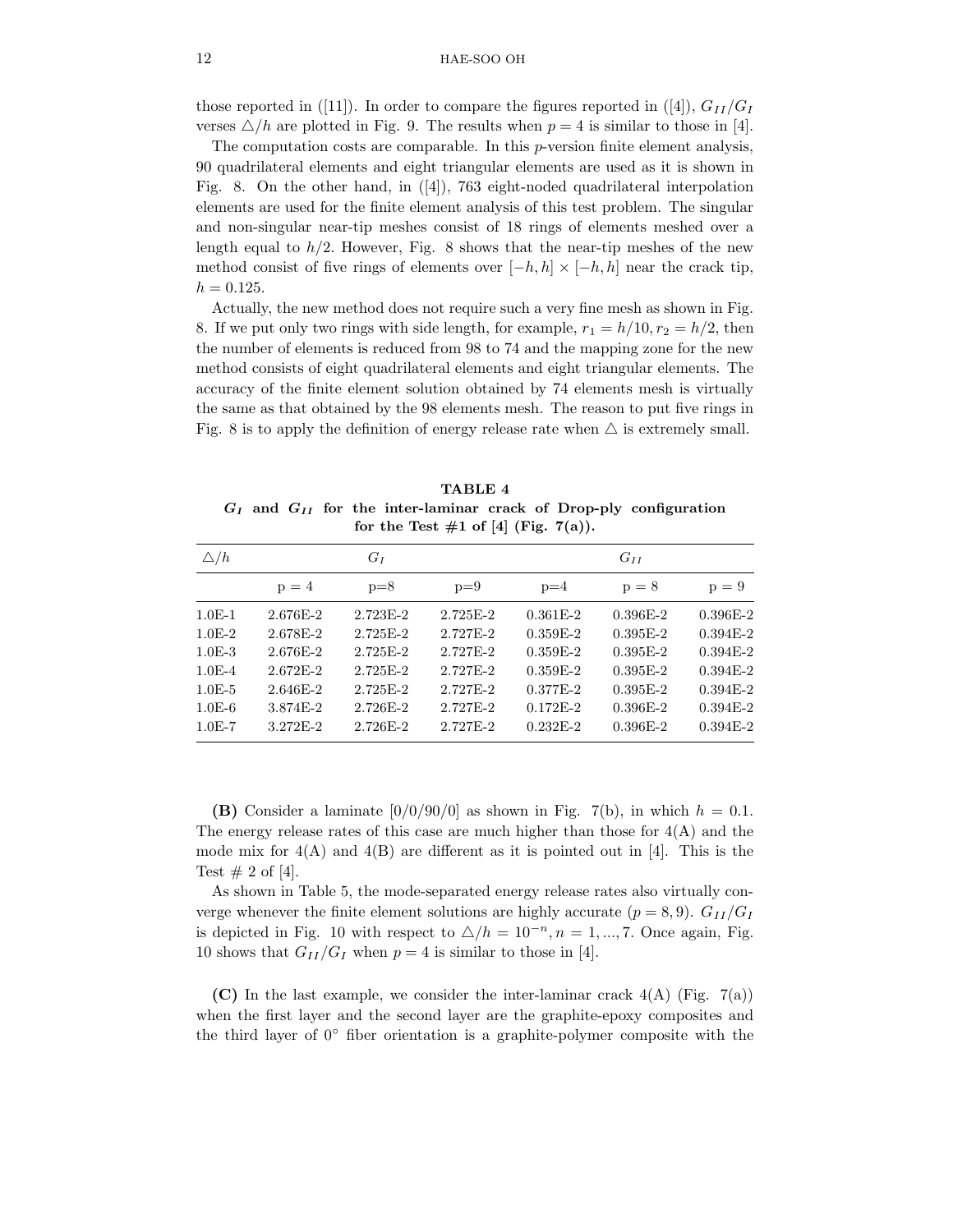| $\Delta/h$ |            | $G_I$        |              |          | $G_{II}$ |          |
|------------|------------|--------------|--------------|----------|----------|----------|
|            | $p = 4$    | $p=8$        | $p=9$        | $p=4$    | $p = 8$  | $p = 9$  |
| $1.0E-1$   | 3.310E-2   | $3.260E - 2$ | $3.262E - 2$ | 8.526E-2 | 8.145E-2 | 8.125E-2 |
| $1.0E-2$   | 3.286E-2   | $3.252E-2$   | $3.254E-2$   | 8.524E-2 | 8.153E-2 | 8.133E-2 |
| $1.0E-3$   | 3.277E-2   | $3.252E-2$   | $3.254E-2$   | 8.526E-2 | 8.152E-2 | 8.133E-2 |
| $1.0E - 4$ | 3.306E-2   | $3.252E - 2$ | $3.254E-2$   | 8.647E-2 | 8.153E-2 | 8.133E-2 |
| $1.0E-5$   | 3.275E-2   | $3.252E-2$   | $3.254E-2$   | 8.719E-2 | 8.151E-2 | 8.132E-2 |
| $1.0E-6$   | $2.816E-2$ | $3.252E-2$   | $3.254E-2$   | 8.351E-2 | 8.154E-2 | 8.135E-2 |
| $1.0E-7$   | 2.990E-2   | $3.255E-2$   | $3.255E-2$   | 9.343E-2 | 8.136E-2 | 8.129E-2 |
|            |            |              |              |          |          |          |

TABLE 5  $G_I$  and  $G_{II}$  for the inter-laminar crack of Drop-ply configuration for the Test  $\# 2$  of [4] (Fig. 7(b)).

following material properties.

| $E_{11} = 155 \times 10^6$ psi                                           | $E_{22} = E_{33} = 12.10 \times 10^6$ psi |
|--------------------------------------------------------------------------|-------------------------------------------|
| $G_{12} = G_{13} = 3.20 \times 10^6$ psi $G_{23} = 4.40 \times 10^6$ psi |                                           |
| $\nu_{12} = \nu_{13} = 0.248$                                            | $\nu_{23} = 0.458$                        |

In this case, the oscillating factor can not be negligible. Thus, as shown in Fig. 11, the mode-separated energy release rates do not converge.

### 6. CONCLUDING REMARKS

In this paper, we considered only the power auxiliary mapping to deal with the singularities. However, it can not kill the oscillating behavior of the solutions even if it can remove the monotone singularity of type  $r^{\lambda}$ . On the other hand, the exponential auxiliary mapping is able to remove the log- type singularity as well as the power type  $(r^{\lambda})$  singularity from the function containing  $r^{\lambda} sin(\varepsilon \log r)$ type singularity. However, the exponential auxiliary mapping transform a bounded domain into unbounded domain. By using the argument to treat infinite domains in [3], we can take advantage of the exponential auxiliary mapping to have more accurate finite element analysis.

### Acknowledgment

The author would like to thank Drs. K. O'Brien and I. Raju for inviting him to NASA Langley Research Center for this research. The author also would like to thank Prof. L. Carlsson for personal correspondence related to this research and encouragement.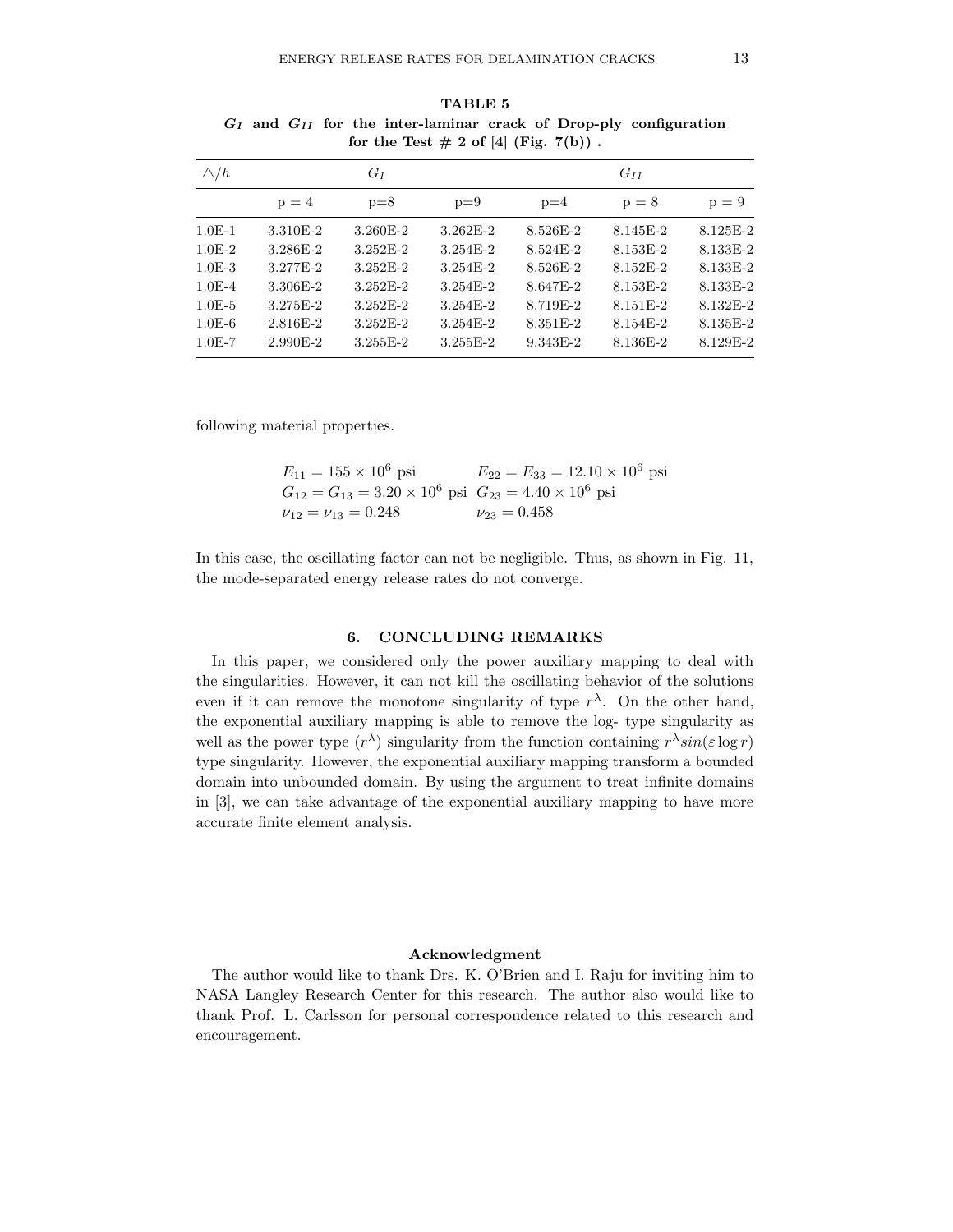#### APPENDIX

### A.1. THE METHOD OF AUXILIARY MAPPING

Babuška and Oh  $([3],[12],[13])$  introduced a new method, called the Method of Auxiliary Mapping (MAM), that can effectively handle the  $r^{\alpha}$ -type  $(\alpha < 1)$  singularities [9].

The essence of this method involves locally transforming a neighborhood  $\Omega<sub>S</sub>$ of each singularity point to a new domain  $\tilde{\Omega}_S$  by use of the mappings such as  $z = \zeta^{\beta}$  (the power auxiliary mapping) and  $z = e^{\beta_1 \xi + i\beta_2 \eta}$  (the exponential auxiliary mapping), where  $z = x + i y$ ,  $\zeta = \xi + i \eta$ . In this paper, we only consider the power auxiliary mapping.

Here  $\beta$  is directly determined by the known nature of the singularity in such a way as to locally transform the exact (singular) solution to a smoother function, which can be easily approximated in the new mapped domain by the conventional use of the p-version of the FEM. In practice, the mapping size  $\beta$  is recommended to be slightly larger than  $1/\alpha$  for the power auxiliary mapping. For example, consider a crack singularity of the form  $r^{1/2}f(r,\theta)$  located at the origin, where f is smooth. Then the auxiliary mapping  $\psi(z) = z^{1/4}$  maps the upper half plane into one half of the first quadrant, and a point  $(\hat{r}, \hat{\theta})$  in the lower half of the first quadrant evaluates as  $\hat{r}^2 f(\hat{r}^4, 4\hat{\theta})$ , a smooth function.

To further understand the effect of the power auxiliary mapping  $\psi(z) = z^{1/4}$ , let  $\Omega_S = \{ (r, \theta) : r < R_1, 0 \le \theta \le \pi/4 \}.$  Then  $\hat{\Omega}_S = \psi(\Omega_S) = \{ \hat{r}, \hat{\theta} \} : \hat{r} \le R_1^{1/4}, 0 \le \theta \le \pi/4 \}.$  $\hat{\theta} \leq \pi/16$ . If we consider the basis function of p-degree 12 over  $\hat{\Omega}_S$ , the singular functions created over  $\Omega_S$  through the power auxiliary mapping restricted to the positive x-axis are generated by  $\{1, x^{1/4}, x^{1/2}, x^{3/4}, x, x^{5/4}, ..., x^{11/4}, x^3\}$ . That is, the auxiliary mapping implicitly creates special singular basis functions which mimic the singularity.

### A.1.1. The Power Auxiliary Mapping and the Model Problem

Let  $\varphi_{pow}^{\beta}(\xi, \eta)$  is a conformal mapping from the  $\xi$ - $\eta$  plane to the x-y plane defined by

$$
\varphi_{pow}^{\beta}(\xi, \eta) = (\hat{r}^{\beta} \cos(\beta \hat{\theta}), \hat{r}^{\beta} \sin(\beta \hat{\theta})), \tag{A.1}
$$

where  $(\hat{r}, \hat{\theta})$  is the polar coordinates of  $(\xi, \eta)$  and the real number  $\beta \geq 1$  is called the mapping size.

In order to make the line integral of singular functions in section 3 simple, we use the mapping with mapping size  $\beta = 2$ . However, our method with mapping size  $\beta = 4$  yields a slightly better convergence of the displacement vector.

For brevity, MAM is considered for the following variational equation: Find an element  $u \in H_0^1(\Omega) = \{w : \int_{\Omega} [w^2 + \nabla_x w \cdot \nabla_x w] dxdy < \infty, w = 0 \text{ along } \partial \Omega \},\$ which satisfies

$$
\mathcal{B}(u,v) = \mathcal{F}(v), \qquad \text{for any } v \in H_0^1(\Omega), \tag{A.2}
$$

where

$$
\mathcal{B}(u,v) = \int_{\Omega} (\nabla_x v) [a_{ij}] (\nabla_x u)^T d\Omega, \tag{A.3}
$$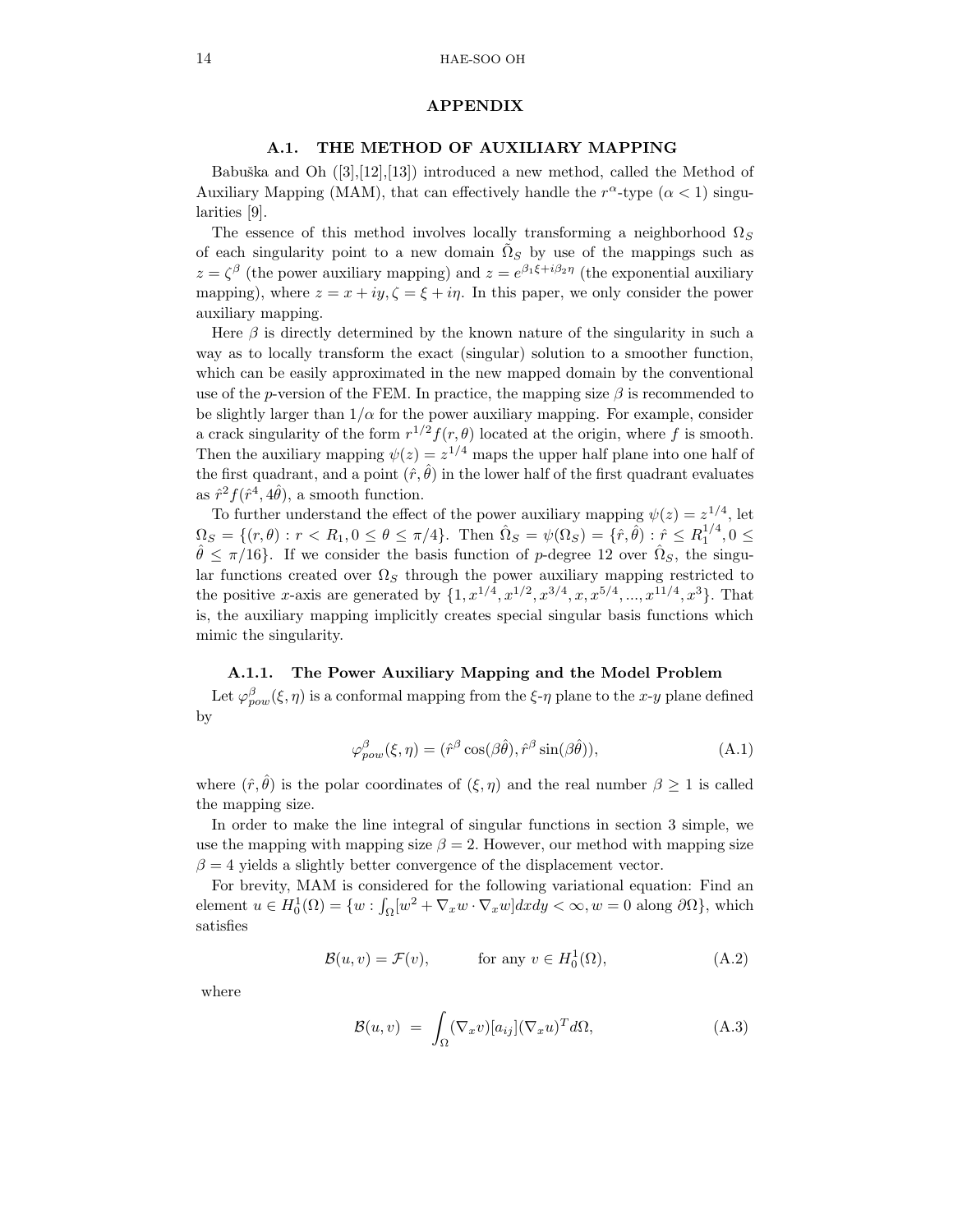$$
\mathcal{F}(v) = \int_{\Omega} fv d\Omega. \tag{A.4}
$$

Here  $\nabla_x = (\frac{\partial}{\partial x}$  $\frac{\partial}{\partial x_1}, \frac{\partial}{\partial x_2}$  $\frac{\partial}{\partial x_2}$ )  $\equiv (\frac{\partial}{\partial x_2})$  $\frac{\partial}{\partial x}, \frac{\partial}{\partial y}$  $\frac{\partial}{\partial y}$ ). The corresponding forms for the displacement vector can be found in [13].

# A.1.2. The Transformed Principal of Virtual Work by the Power Auxiliary Mapping

LEMMA A.1. Let  $u, v$  be continuous functions whose derivatives are square integrable, then by the power auxiliary mapping  $\varphi_{pow}^{\beta}$ , the bilinear form A.3 and the linear functional A.4, are transformed to the following forms:

$$
\mathcal{B}(u,v) \equiv \int_{\Omega_S} (\nabla_x u) \begin{bmatrix} a_{11} & a_{12} \\ a_{21} & a_{22} \end{bmatrix} (\nabla_x v)^T dx dy =
$$

$$
\int_{\hat{\Omega}_S} (\nabla_{\xi} \hat{u}) \begin{bmatrix} q_{11} & q_{12} \\ q_{21} & q_{22} \end{bmatrix} (\nabla_{\xi} \hat{v})^T d\xi d\eta \equiv \hat{\mathcal{B}}(\hat{u}, \hat{v}), \tag{A.5}
$$

where

$$
\begin{cases}\n t = (1 - \beta)\hat{\theta} \\
 q_{11} = a_{11}\cos^2 t + a_{22}\sin^2 t - (a_{21} + a_{12})\sin t \cos t \\
 q_{12} = (a_{11} - a_{22})\sin t \cos t - a_{21}\sin^2 t + a_{12}\cos^2 t \\
 q_{21} = (a_{11} - a_{22})\sin t \cos t - a_{12}\sin^2 t + a_{21}\cos^2 t \\
 q_{22} = a_{11}\sin^2 t + a_{22}\cos^2 t + (a_{12} + a_{21})\sin t \cos t.\n\end{cases}
$$

For a continuous function  $v$  which is square integrable and an integrable function  $f$ , we have

$$
\mathcal{F}(v) \equiv \int_{\Omega_S} f(x, y)v(x, y)dxdy
$$
  
= 
$$
\int_{\hat{\Omega}_S} \beta^2 (\xi^2 + \eta^2)^{\beta - 1} \hat{f}(\xi, \eta)\hat{v}(\xi, \eta)d\xi d\eta \equiv \hat{\mathcal{F}}(\hat{v}).
$$

# A.1.3. Construction of Singular Elemental Mappings

Let  $\Omega_{st}^{(t)}$  be the standard triangular element in the  $\xi_t$ - $\eta_t$  plane with vertices  $V_1^{(t)}$  =  $(-1,0), V_2^{(t)} = (1,0), V_3^{(t)} = (0,\sqrt{3}).$  Then

$$
\begin{cases}\nL_1 = (1 - \xi_t - \eta_t/\sqrt{3})/2, \\
L_2 = (1 + \xi_t - \eta_t/\sqrt{3})/2, \\
L_3 = \eta_t/\sqrt{3},\n\end{cases}
$$

are the nodal basis functions on  $\Omega_{st}^{(t)}$  and represent the area coordinates of  $(\xi_t, \eta_t) \in$  $\Omega_{st}^{(t)}.$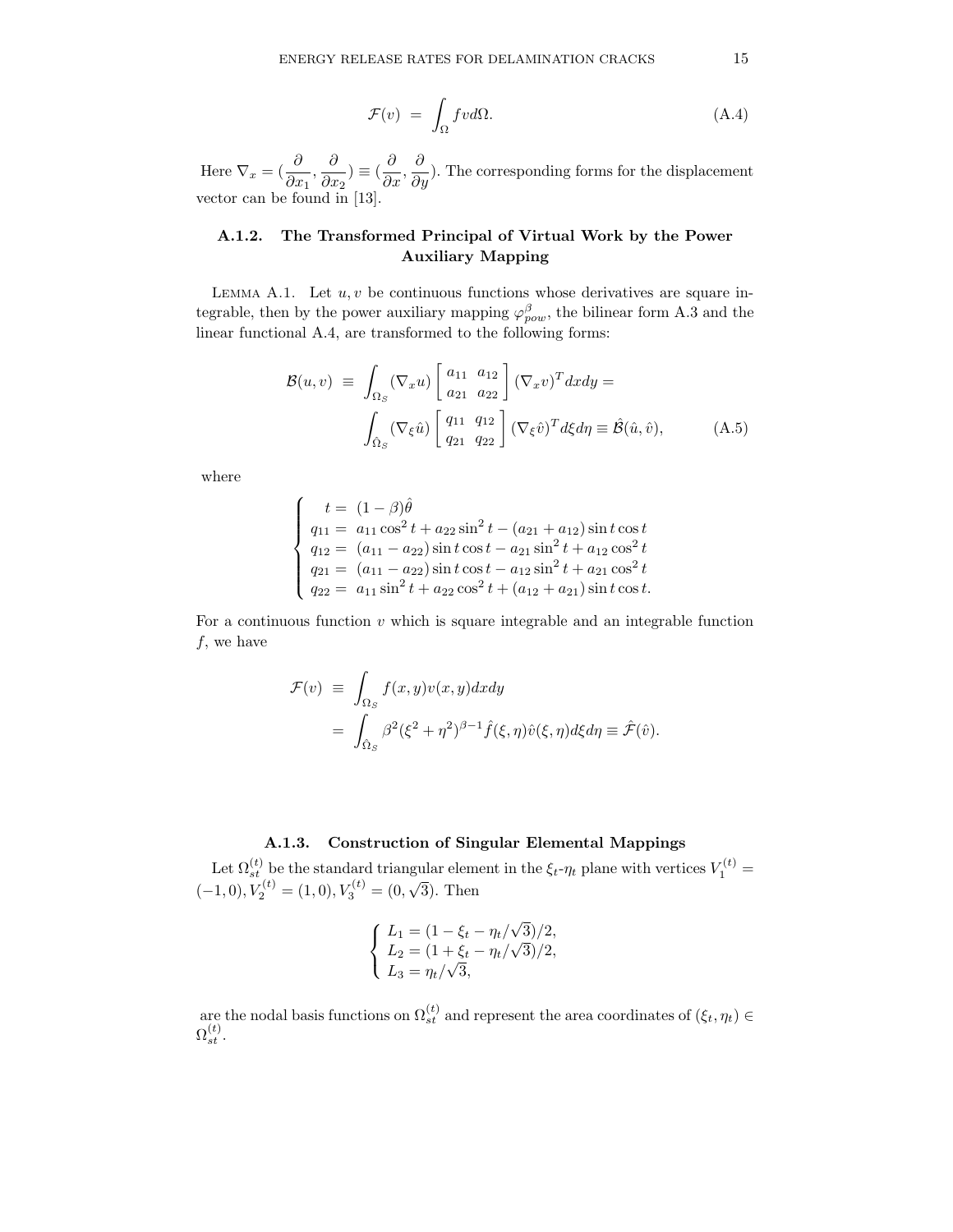Let  $\Omega_{st}^{(q)}$  be the standard quadrilateral element in the  $\xi_t$ - $\eta_t$  plane with vertices  $V_1^{(q)} = (-1, -1), V_2^{(q)} = (1, -1), V_3^{(q)} = (1, 1), V_4^{(q)} = (-1, 1).$  Then

$$
\begin{cases}\nN_1 = (1 - \xi)(1 - \eta)/4, \\
N_2 = (1 + \xi)(1 - \eta)/4, \\
N_3 = (1 + \xi)(1 + \eta)/4, \\
N_4 = (1 - \xi)(1 + \eta)/4\n\end{cases}
$$

are the nodal basis functions on  $\Omega_{st}^{(q)}$ .

A1. Parameterization of the curved sides in Fig. 1:

Let  $(X_1, Y_1) = (0, 0), (X_2, Y_2), (X_3, Y_3), ..., (X_n, Y_n)$  be the coordinates of the nodes 1, 2, 3, ..., *n* of the mesh of  $\Omega_S$  in Fig. 1, respectively. The coordinates of the corresponding points in  $\hat{\Omega}_S$  are denoted by  $(\hat{X}_k, \hat{Y}_k)$ ,  $k = 1, 2, ..., n$  (that is,  $\varphi_{pow}^2(\hat{X}_k, \hat{Y}_k) = (X_k, Y_k)$ . Then, for example, the curved side  $\hat{S}_1^{(1)} \equiv \overline{2 \to 3}$ , of the curved triangle  $\hat{E}_1 \equiv \overline{2 \rightarrow 3 \rightarrow 1}$ , is parameterized as follows:

$$
(x_1^{(1)}, y_1^{(1)})(\xi_t) = (\varphi_{pow}^{-2})(\frac{1-\xi_t}{2}X_2 + \frac{1+\xi_t}{2}X_3, \frac{1-\xi_t}{2}Y_2 + \frac{1+\xi_t}{2}Y_3), \quad (A.6)
$$

where  $-1 \leq \xi_t \leq 1$  and  $\varphi_{pow}^{-2} = (\varphi_{pow}^2)^{-1}$ .

Suppose  $\hat{E}_9 \equiv \overline{3 \rightarrow 2 \rightarrow 11 \rightarrow 12}$  is the curved quadrilateral element with two curved sides in Fig. 1. Then, for example, the two curved sides  $\hat{S}_1^{(9)} \equiv \overline{3 \rightarrow 2}$  and  $\hat{S}_3^{(9)} \equiv \overline{11 \rightarrow 12}$  are, respectively, parameterized as follows:

$$
(x_1^{(9)}, y_1^{(9)})(\xi_t) = \varphi_{pow}^{-2} \left(\frac{1 - \xi_t}{2} X_3 + \frac{1 + \xi_t}{2} X_2, \frac{1 - \xi_t}{2} Y_3 + \frac{1 + \xi_t}{2} Y_2\right),
$$
\n(A.7)\n
$$
(x_3^{(9)}, y_3^{(9)})(\xi_t) = \varphi_{pow}^{-2} \left(\frac{1 + \xi_t}{2} X_{11} + \frac{1 - \xi_t}{2} X_{12}, \frac{1 + \xi_t}{2} Y_{11} + \frac{1 - \xi_t}{2} Y_{12}\right),
$$
\n(A.8)

where  $-1 \leq \xi_t \leq 1$ .

A2. Elemental Mapping of Blending Type: For example, for the curved triangular element  $\hat{E}_1 = (\varphi_{pow}^2)^{-1}(E_1)$  of  $\hat{\Omega}_S$  in Fig. 1, the elemental mapping  $\hat{\Psi}_1^{(blend)}$ :  $\Omega_{st}^{(t)} \longrightarrow \hat{E}_1$ , of blending type, is defined as follows:

$$
\begin{cases} \Psi_{11} = L_1 \hat{X}_2 + L_2 \hat{X}_3 + L_3 \hat{X}_1 + \frac{4L_1 L_2}{1 - \xi_t} \left[ x_1^{(1)}(\xi_t) - \left( \frac{1 - \xi_t}{2} \hat{X}_2 + \frac{1 + \xi_t}{2} \hat{X}_3 \right) \right] \\ \Psi_{12} = L_1 \hat{Y}_2 + L_2 \hat{Y}_3 + L_3 \hat{Y}_1 + \frac{4L_1 L_2}{1 - \xi_t} \left[ y_1^{(1)}(\xi_t) - \left( \frac{1 - \xi_t}{2} \hat{Y}_2 + \frac{1 + \xi_t}{2} \hat{Y}_3 \right) \right]. \end{cases} (A.9)
$$

The blending type elemental mapping  $\hat{\Psi}_{9}$  from  $\Omega_{st}^{(q)}$  onto the curved quadrilateral element  $\hat{E}_9 \subset \hat{\Omega}_S$  with two curved sides  $\hat{S}_1^{(9)}$  and  $\tilde{S}_3^{(9)}$  are constructed in a similar manner by using  $(A.6)$  and  $(A.7)$  (see, chapter 6 of  $[23]$ ).

A3. Singular Elemental Mapping: Let us define an elemental mapping from  $\Omega_{st}^{(*)}$ onto  $E_k$  ⊂ Ω<sub>S</sub> by

$$
\Psi_k^S(\xi_t, \eta_t) = [\varphi_{pow}^2 \circ \hat{\Psi}_k^{(bend)}](\xi_t, \eta_t).
$$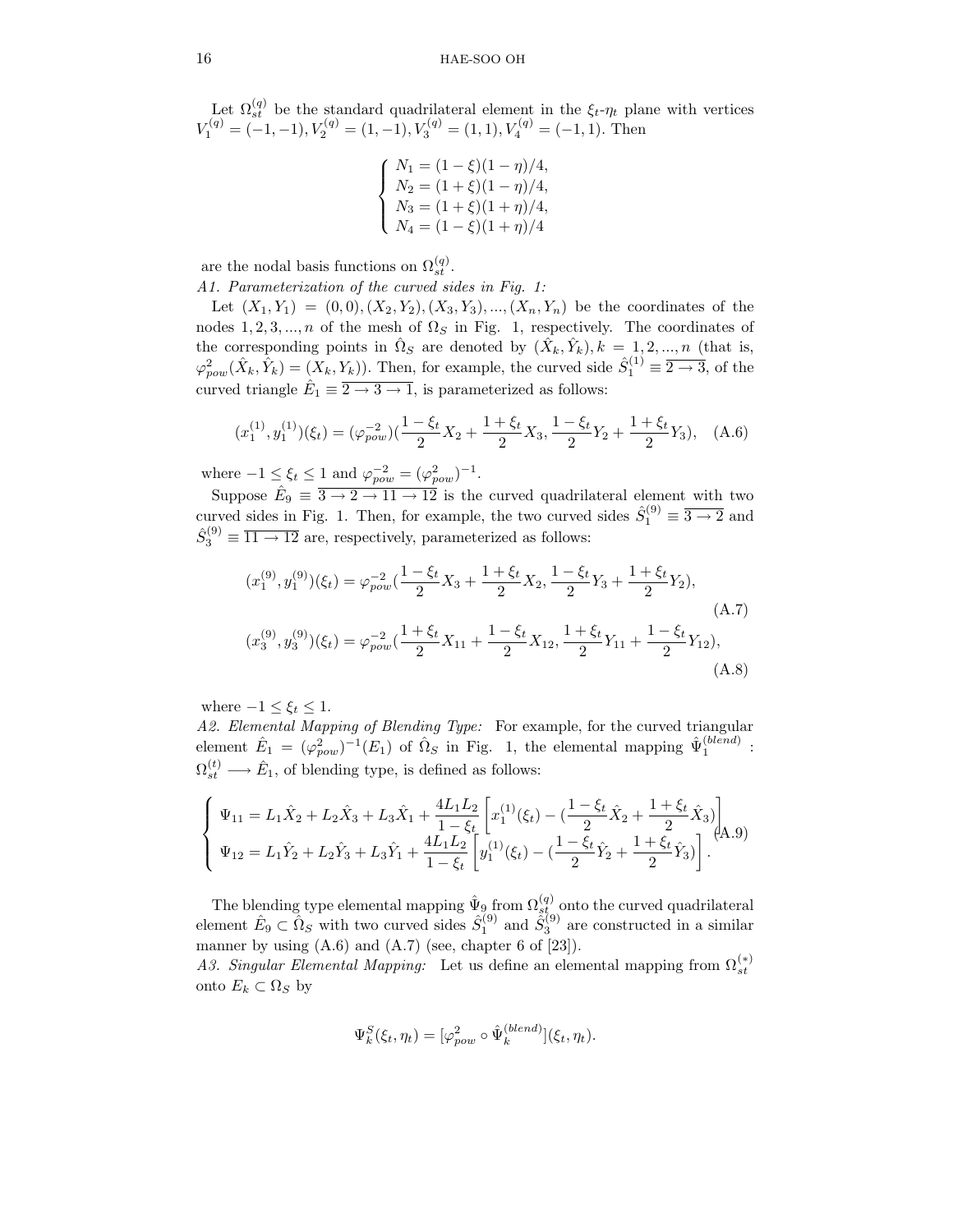Then for a standard shape functions  $\phi_j$  on  $\Omega_{st}^{(*)}$ ,  $\phi_j \circ (\Psi_k^S)^{-1}$  is a singular shape function on  $E_k$ , which is of  $r^{1/2}$ -type.

# A.1.4. Construction of the Finite Element Spaces

Suppose  $\mathcal{T} = \{E_k : k = 1, ..., N(\mathcal{T})\}$  represents a specific mesh on  $\Omega$ . Let  $\mathcal{M} =$  $\{\Psi_k^S, k = 1, ..., n\} \cup \{\Psi_k, k = n + 1, ..., N(\mathcal{T})\}$  be the vector of element mappings assigned to each element in  $\mathcal T$  in the following way:

(1) Assign the standard polynomial elemental mappings  $\Psi_k$  to the elements  $E_k$ in  $\Omega \backslash \Omega_S$ .

(2) Assign the singular elemental mappings  $\Psi_k^S$  to the elements  $E_k$  in  $\Omega_S$ .

Let  $\mathcal{P}_p(\Omega_{st}^{(*)})$  be the space of polynomials of degree p defined on  $\Omega_{st}^{(*)}$ . Then the finite element space  $S^p(\Omega, \mathcal{T}, \mathcal{M})$  is the space of all continuous functions u defined on  $\Omega$  such that

1. The strain energy of  $u$  is finite.

2.  $u \circ \Psi_k^S \in \mathcal{P}_p(\Omega_{st}^{(*)})$  for each  $E_k \subseteq \Omega_S$  ( $\Psi_k^S$  is the singular elemental mapping). 3.  $u \circ \Psi_k \in \mathcal{P}_p(\Omega_{st}^{(*)})$  for each  $E_k \subseteq \Omega \backslash \Omega_s$  ( $\Psi_k$  is the regular polynomial elemental mapping).

The Finite element solution  $u_{FE}$  is the function that is in the finite element space  $S^p(\Omega, \mathcal{T}, \mathcal{M})$  and is the closest among the functions in the finite element space to the exact solution.

The dimension of the vector space  $S^p(\Omega, \mathcal{T}, \mathcal{M})$  is called the **Number of Degree** of Freedom. Let us note that in the  $p$ -version of FEM the mesh  $T$  of the domain is fixed and only the degree  $p$  of the basis polynomials is increased to obtain the desired accuracy.

It could be a lot of extra work to construct the singular basis functions constructed through the above mapping technique for the local stiffness matrices and local load vectors. However, the novelty of our method is avoiding this extra work as follows: instead of construing the singular basis functions in  $S^p(\Omega, \mathcal{T}, \mathcal{M})$ , we use the transformed bilinear form  $\mathcal{B}(\cdot,\cdot)$  and  $\mathcal{F}(\cdot)$  (the right side integrals in Lemme A.1), which is the conventional FEM to compute local stiffness matrices and local load vectors for the corresponding curved elements  $\hat{E}$ . Thus, the proposed method requires virtually not more extra work than the conventional FEM.

# A.2. LINE INTEGRAL

With respect to the power auxiliary mapping  $\varphi_{pow}^2(\xi, \eta)$  with the mapping size 2, we have

$$
dx = \frac{dx}{d\xi}d\xi + \frac{dx}{d\eta} = J_{11}d\xi + J_{12}d\eta
$$
  

$$
dy = \frac{dy}{d\xi}d\xi + \frac{dy}{d\eta} = J_{21}d\xi + J_{22}d\eta,
$$

where

$$
J_{11} = 2\hat{r}\cos\hat{\theta} \quad J_{12} = 2\hat{r}\sin\hat{\theta}
$$
  

$$
J_{21} = -2\hat{r}\sin\hat{\theta} \quad J_{22} = 2\hat{r}\cos\hat{\theta}.
$$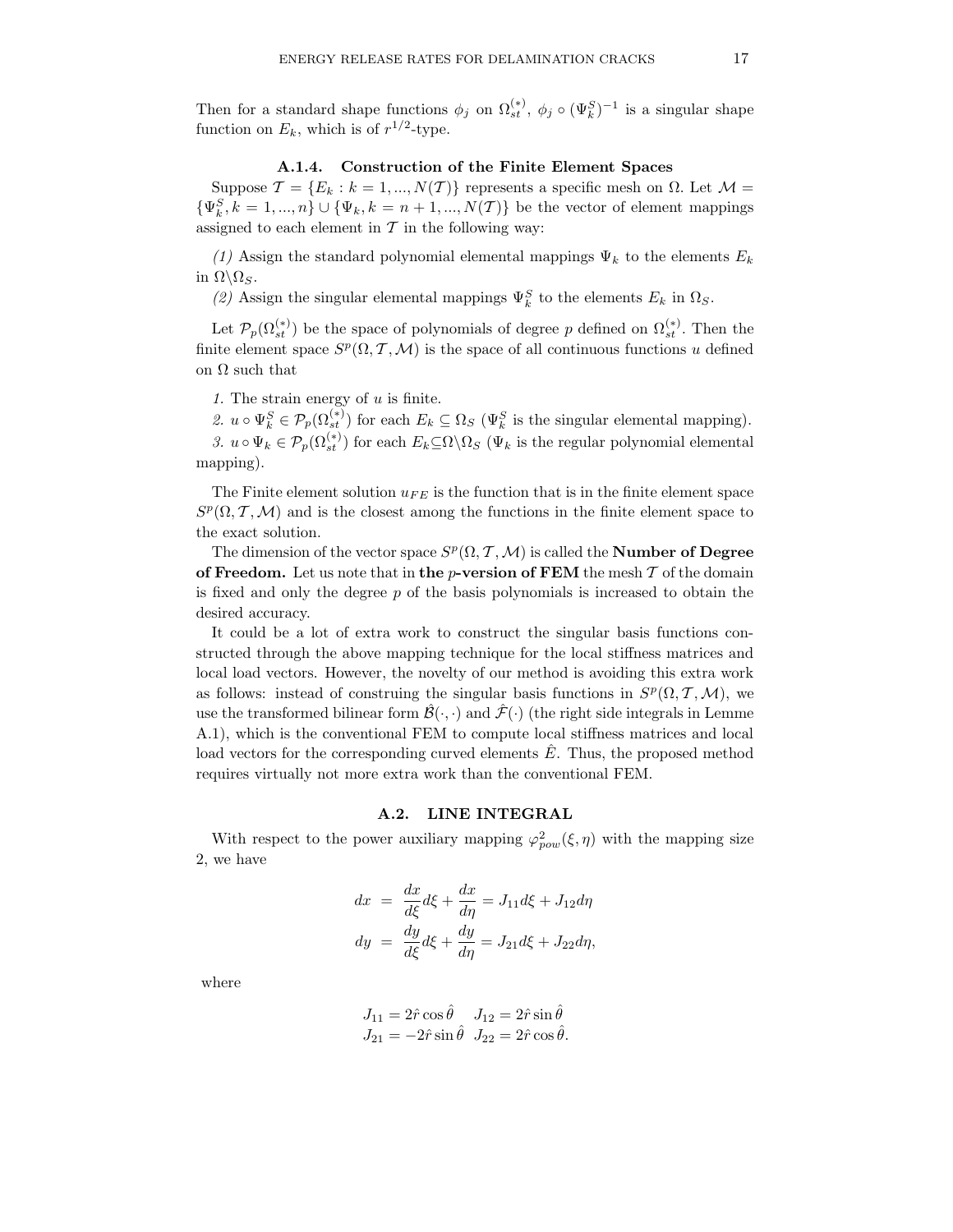Furthermore, if we let  $\hat{v}(\xi, \eta) = v \circ \varphi_{pow}^2(\xi, \eta)$ , then we have

$$
\left\{\frac{\partial v}{\partial x}, \frac{\partial v}{\partial y}\right\}^T = [J_{ij}]^{-1} \cdot \left\{\frac{\partial \hat{v}}{\partial \xi}, \frac{\partial \hat{v}}{\partial \eta}\right\}^T
$$
\n(A.10)

where

$$
[J_{ij}]^{-1} = \frac{1}{2\hat{r}} \begin{bmatrix} \cos\hat{\theta} & -\sin\hat{\theta} \\ \sin\hat{\theta} & \cos\hat{\theta} \end{bmatrix} . \tag{A.11}
$$

We denote the displacement vector  $\{u\}$  and represent it as  $2 \times 1$  matrix:

$$
\{u\} = \{u_x(x, y), u_y(x, y)\}^T.
$$

The corresponding strain tensor and stress tensor are represented by  $\{\varepsilon\} = \{\frac{\partial u_x}{\partial r}$  $\frac{\partial u_x}{\partial x}, \frac{\partial u_y}{\partial y}$  $\frac{\partial u_y}{\partial y}, \frac{\partial u_x}{\partial y}$  $rac{\partial}{\partial y}$ +  $\partial u_y$  $\frac{\partial u_y}{\partial x}$ <sup>T</sup> and  $\{\sigma\} = {\{\sigma_x, \sigma_y, \tau_{xy}\}}^T$ . We denote the stress-strain relationships as follows:

$$
\{\sigma\}=[E_{ij}]\{\varepsilon\}.
$$

Then we obtain

$$
\hat{\sigma}_y(\xi, \eta) = \sigma \circ \varphi_{pow}^2(\xi, \eta)
$$
  
\n
$$
= \frac{1}{2\hat{r}} \left[ (E_{21} \cos \hat{\theta} + E_{23} \sin \hat{\theta}) \frac{\partial \hat{u}_x}{\partial \xi} + (-E_{21} \sin \hat{\theta} + E_{23} \cos \hat{\theta}) \frac{\partial \hat{u}_x}{\partial \eta} + (E_{22} \sin \hat{\theta} + E_{23} \cos \hat{\theta}) \frac{\partial \hat{u}_y}{\partial \xi} + (E_{22} \cos \hat{\theta} - E_{23} \sin \hat{\theta}) \frac{\partial \hat{u}_y}{\partial \eta} \right] (\xi, \eta)
$$
\n(A.12)

Letting the inside of the square bracket by  $F\left(\frac{\partial \hat{u}_x}{\partial \zeta}\right)$  $\frac{\partial \hat{u}_x}{\partial \xi}, \frac{\partial \hat{u}_x}{\partial \eta}$  $\frac{\partial \hat{u}_x}{\partial \eta}, \frac{\partial \hat{u}_y}{\partial \xi}$  $\frac{\partial \hat{u}_y}{\partial \xi}, \frac{\partial \hat{u}_y}{\partial \eta}$  $\frac{\partial \mathcal{L}(\mathbf{w})}{\partial \eta}$ , the equation (A.11) can be written as

$$
\hat{\sigma}_y(\xi,\eta) = \frac{1}{2\hat{r}} F(\frac{\partial \hat{u}_x}{\partial \xi}, \frac{\partial \hat{u}_x}{\partial \eta}, \frac{\partial \hat{u}_y}{\partial \xi}, \frac{\partial \hat{u}_y}{\partial \eta})(\xi,\eta). \tag{A.13}
$$

Since  $d\eta = 0$  along the  $\xi$ -axis,

$$
ds = \sqrt{dx^2 + dy^2} = \sqrt{(J_{11}d\eta)^2 + (J_{12}d\eta)^2} = 2\hat{r}d\xi
$$
 (A.14)

along  $\hat{\theta} = 0$ .

Let us denote g be a function defined by  $g(x, y) = (\triangle - x, y)$ , then

$$
u_y \circ g \circ \varphi_{pow}^2(\hat{r}, \hat{\theta}) = u_y \circ \varphi_{pow}^2 \circ (\varphi_{pow}^2)^{-1} \circ g \circ \varphi_{pow}^2(\hat{r}, \hat{\theta})
$$
  
\n
$$
= u_y \circ \varphi_{pow}^2 \circ (\varphi_{pow}^2)^{-1} \circ g \circ (\hat{r}^2, 2\hat{\theta})
$$
  
\n
$$
= \hat{u}_y \circ (\varphi_{pow}^2)^{-1} (\triangle - \hat{r}^2, 2\hat{\theta})
$$
  
\n
$$
= \hat{u}_y (\sqrt{\triangle - \hat{r}^2}, \hat{\theta}).
$$
 (A.15)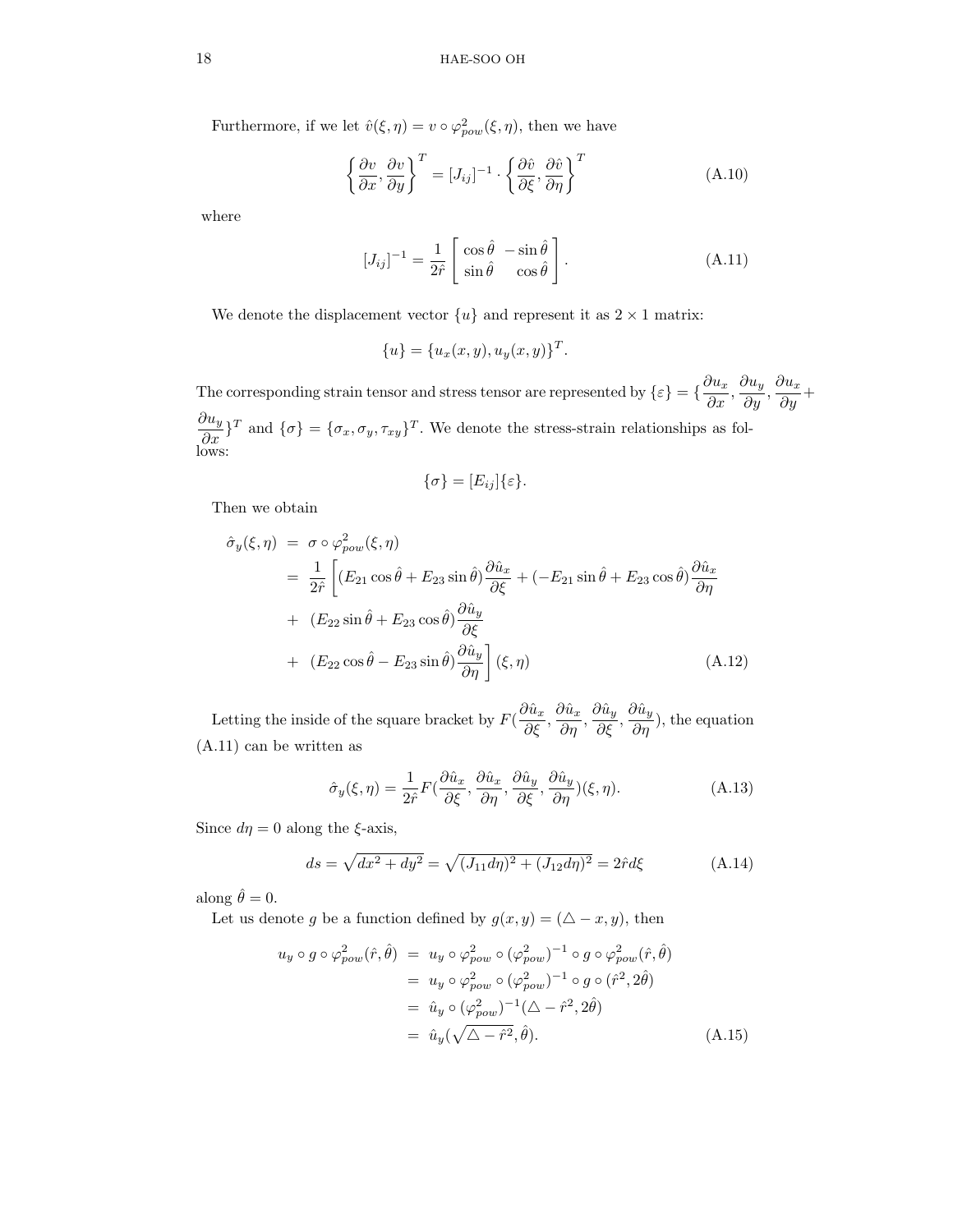And also note that through the auxiliary mapping  $\varphi_{pow}^2$ , the lines  $\theta = \pi$  and  $\theta = -\pi$  are mapped to the line  $\hat{\theta} = \pi/2$  and  $\hat{\theta} = -\pi/2$ , respectively in the  $\xi$ - $\eta$ plane.

Then from  $(A.11)$ ,  $(A.13)$ ,  $(A.14)$  and  $(A.14)$ , we have

$$
\int_{0}^{\Delta} \sigma_{y}(x,0)u_{y}(\Delta - r, \pi)ds = \int_{0}^{\Delta} \sigma_{y}(x,0)u_{y} \circ g(r, \pi)ds
$$
  
\n
$$
= \int_{0}^{\sqrt{\Delta}} [\sigma_{y} \circ \varphi_{pow}^{2}(\xi,0)][u_{y} \circ g \circ \varphi_{pow}^{2}(\xi,\pi/2)]2\hat{r}d\xi
$$
  
\n
$$
= \int_{0}^{\sqrt{\Delta}} \hat{\sigma}_{y}(\xi,0)\hat{u}_{y}(\sqrt{\Delta - \xi^{2}}, \pi/2)2\hat{r}d\xi
$$
  
\n
$$
= \int_{0}^{\sqrt{\Delta}} F(\frac{\partial \hat{u}_{x}}{\partial \xi}, \frac{\partial \hat{u}_{x}}{\partial \eta}, \frac{\partial \hat{u}_{y}}{\partial \xi}, \frac{\partial \hat{u}_{y}}{\partial \eta})(\xi,0)\hat{u}_{y}(\sqrt{\Delta - \xi^{2}}, \pi/2)d\xi
$$
  
\n
$$
= \int_{0}^{\sqrt{\Delta}} F(\frac{\partial \hat{u}_{x}}{\partial \xi}, \frac{\partial \hat{u}_{x}}{\partial \eta}, \frac{\partial \hat{u}_{y}}{\partial \xi}, \frac{\partial \hat{u}_{y}}{\partial \eta})(\xi,0)\hat{u}_{y}(0,\sqrt{\Delta - \xi^{2}})d\xi
$$
(A.16)

By the substitution  $\xi = \sqrt{\Delta} \sin t$ , the forgoing line integral becomes

$$
\int_0^{\pi/2} \left[ F\left( \frac{\partial \hat{u}_x}{\partial \xi}, \frac{\partial \hat{u}_x}{\partial \eta}, \frac{\partial \hat{u}_y}{\partial \xi}, \frac{\partial \hat{u}_y}{\partial \eta} \right) (\sqrt{\Delta} \sin t, 0) \right] \left[ \hat{u}_y(0, \sqrt{\Delta} \cos t) \right] [\sqrt{\Delta} \cos t] d\mathbf{A}.17)
$$

#### REFERENCES

- 1. Anderson, Börje, Urban Falk, Ivo Babuška and Tobias Von Petersdorff: Reliable Stress and Fracture Mechanics Analysis of Complex Components Using a h-p Version of FEM, Int J. Numer Meth Eng., Vol. 38, pp2135-2163 (1995).
- 2. Bakhavalov, N. and G. Panasenko: Homogenization: Averaging Process in Periodic Media, Kluwer Academic Publishers, 1989.
- 3. Babuška I. and Hae-Soo Oh: The p-Version of the Finite Element Method for Domains with Corners and for Infinite Domains, Number. Meth. PDEs., 6, pp 371-392,(1990).
- 4. Beuth, J. L. :Separation of Crack Extension Modes in Orthotropic Delamination Models, NASA Langley Research Center, NASA Technical Memorandum 109180 (1995), Int. J of Fracture, 77, pp 305-321 (1996).
- 5. Gdoutos, E. E.: Fracture Mechanics: An Introduction, Kluwer Academic Publishers,1993
- 6. Guo, B. and H.-S. Oh: The h-p Version of the Finite Element Method for Problems with Interfaces, Int. J. for Numerical Methods in Engineering, Vol. 37, p1741-1762 (1994)
- 7. Herakovich, C.T.: Mechanics of Fibrous Composites, Wiley, 1998.
- 8. Han, J. and S. V. Hoa: A Three Dimensional Multilayer Composite Finite Element For Stress Analysis of Composite Laminates, Int. J. Numer Meth. Eng., Vol. 36, p3903-3914 (1993)
- 9. Lucas, T.R. and H.-S. Oh:The Method of Auxiliary Mappings in the Finite Element Solutions of Elliptic Boundary Value Problems Contain ing Boundary or Corner Singularities, J. of Comp. Physics, 108, pp327-342 (1993).
- 10. Oh, Hae-Soo, Hoonjoo Kim, and Sungjin Lee: The Mapping Techniques in thep Version of the Finite Element Method for Elliptic Boundary Value Problems Containing Oscillating Singularities, submitted to Comput. Meth Appl. Mech and Eng.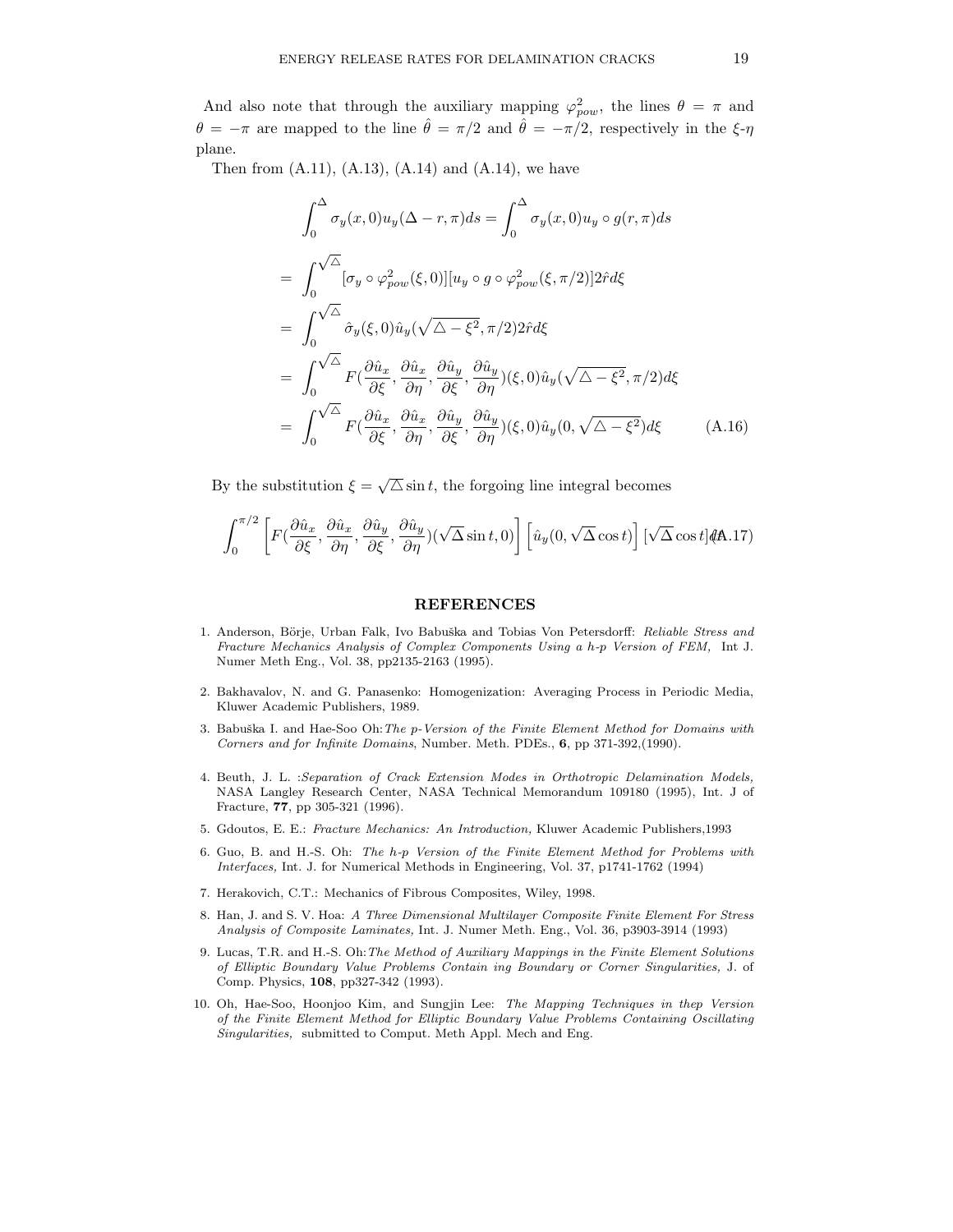

**FIG. 1.** Scheme of Neighborhood  $\Omega_S$  of crack tip and the Mapped Neighborhood  $\Omega_S$ .

- 11. Manoharan, M. G. and Sun, C. T.: Starin Energy Release Rates of an Interfacial Crack between Two Anisotropic Solids under Uniform Axial Strain, Composites Science and Technology, Vol. 39, pp99-116 (1990)
- 12. Oh, H.-S. and Ivo Babuška: The p-Version of the Finite Element Method for the Elliptic Problems with Interfaces, Comp. Meth. Appl. Mech. Enrg, 97, pp211-231 (1992)
- 13. Oh, H.-S. and Ivo Babuška: The Method of Auxiliary Mapping For the Finite Element Solutions of Plane Elasticity Problems Containing Singularities, J. of Computational Physics, 121, p193-212 (1995)
- 14. Qu, J. and J. L. Bassani: Cracks on Bimaterial and Bicrystal Interfaces, J. Mech. Phys. Solids, 37, No. 4, pp417-433, 1989.
- 15. Rybicki, E. F. and Kanninen, M. F.:A Finite Element Calculation of Stress Intencity Factors by a Modified Crack Closure Integral, Eng. Fracture Mechanics, Vol. 9 pp 931-938 (1977)
- 16. Raju, I. S.:Calculation of Strain Energy Release Rates with Higher Order and Singular Finite Elements, Engineering Fracure Mechanics, Vol. 28, no. 3, pp254-274 (1987)
- 17. Raju, I. S.:Calculation of Strain Energy Release Rates with Higher Order and Singular Finite Elements, Engineering Fracure Mechanics, Vol. 28, no. 3, pp254-274 (1987)
- 18. Rice, J. R.:Elastic Fracture Mechanics Concepts for Interfacial Cracks, J. of Applied Mechanics, Vol. 98, pp98-103 (1988)
- 19. Sun, C.T. and M. G. Manoharan : Starin Energy Release Rates of an Interfacial Crack between Two Orthotropic Solids, J. of Composite Materials, Vol. 23, pp460-477 (1989)
- 20. Suo, Z. : Singularities, interfaces and cracks in dissimilar anisotropic media, Proc. of the Royal Society of London A427, pp361-364 (1990)
- 21. Schön, J. and B. Anderson: Interaction Between a Delamination Crack and a Matrix Crack, FFA of Sweden, Technical Report 1998-34, Proceedings of The 13th ASC Annual Technical Conference, 1998.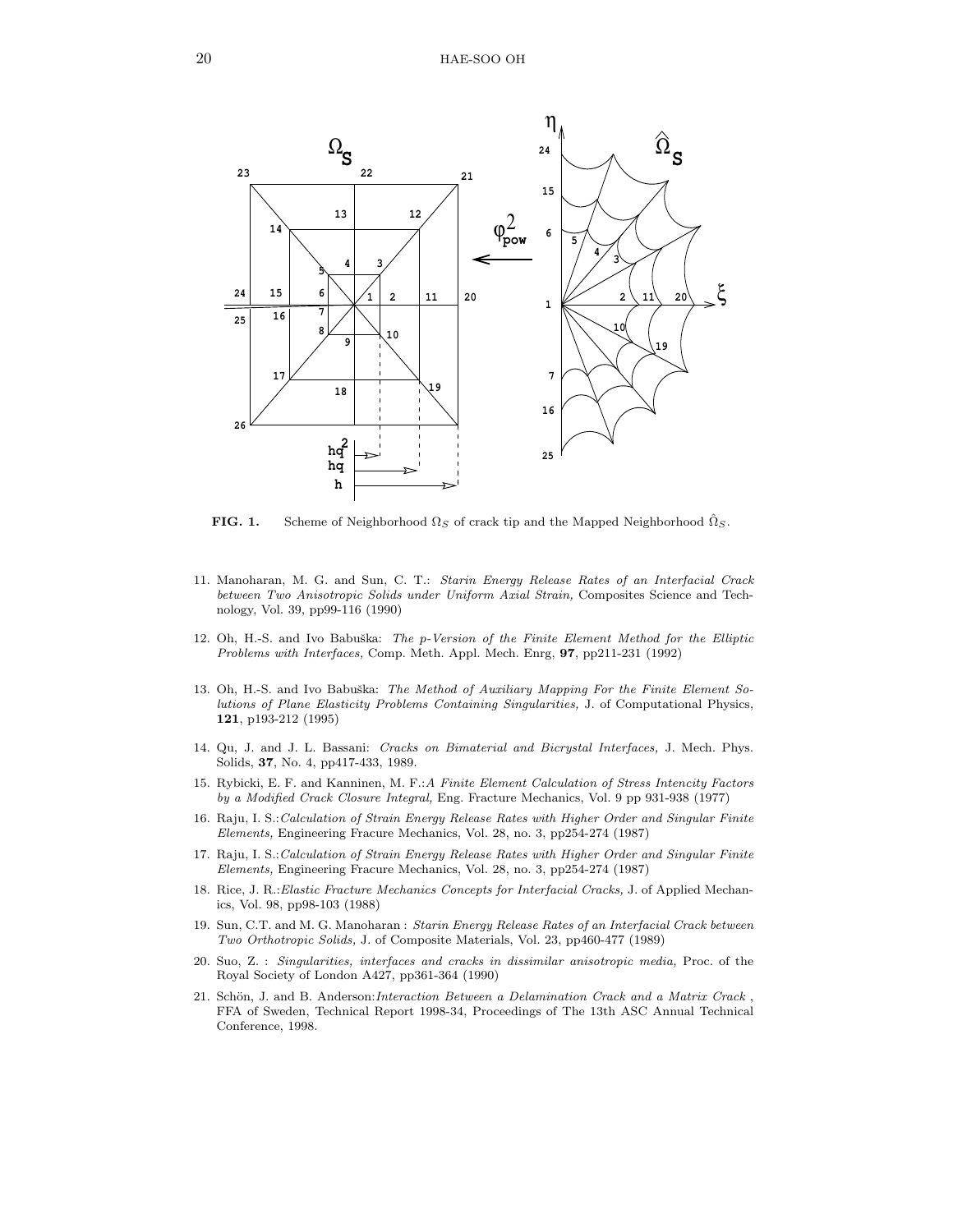

FIG. 2. Schemes of (a) Center Cracked Tension (CCT) specimen, (b) Single Edge Notched (SEN) specimen, (c) Finite Element Mesh of one quarter of CCT specimen, (d) Finite Element Mesh of SEN specimen.

- 22. Schön, J. and B. Anderson: Calculation of Mode-Separated Energy Release Rates During Delamination Growth, FFA of Sweden, Technical Report 1998-27, Proceedings of The 13th ASC Annual Technical Conference, 1998.
- 23. Szabó, B. and Babuška, I. : Finite Element Analysis, John & Wiley , 1990.
- 24. Ting, T. C. T.: Effects of Change of Reference Coordinates on the stress Analyses of Anisotropic Elastic Materials, Int. J. Solids Structures, 18, No. 2, pp 139-152, 1982.
- 25. Ting, T. C. T.: Explicit Solution and Invariance of the Singularities at an Interface Crack in Antisotropic Composites, Int. J. Solids Structures, 22, No. 9, pp 965-983, 1986.
- 26. Toya, M: On mode I and mode II energy release rates of an interface crack, Int. J. of fracture, Vol. 56, pp345-352 (1992)
- 27. Wang, J. T. and Raju, I. S.:Strain Energy Release Rate Formula for Skin-Stiffener Debond Modeled with Plate Elements, Eng. Fracture Mechanics, Vol. 54, No. 2, pp211-228 (1996)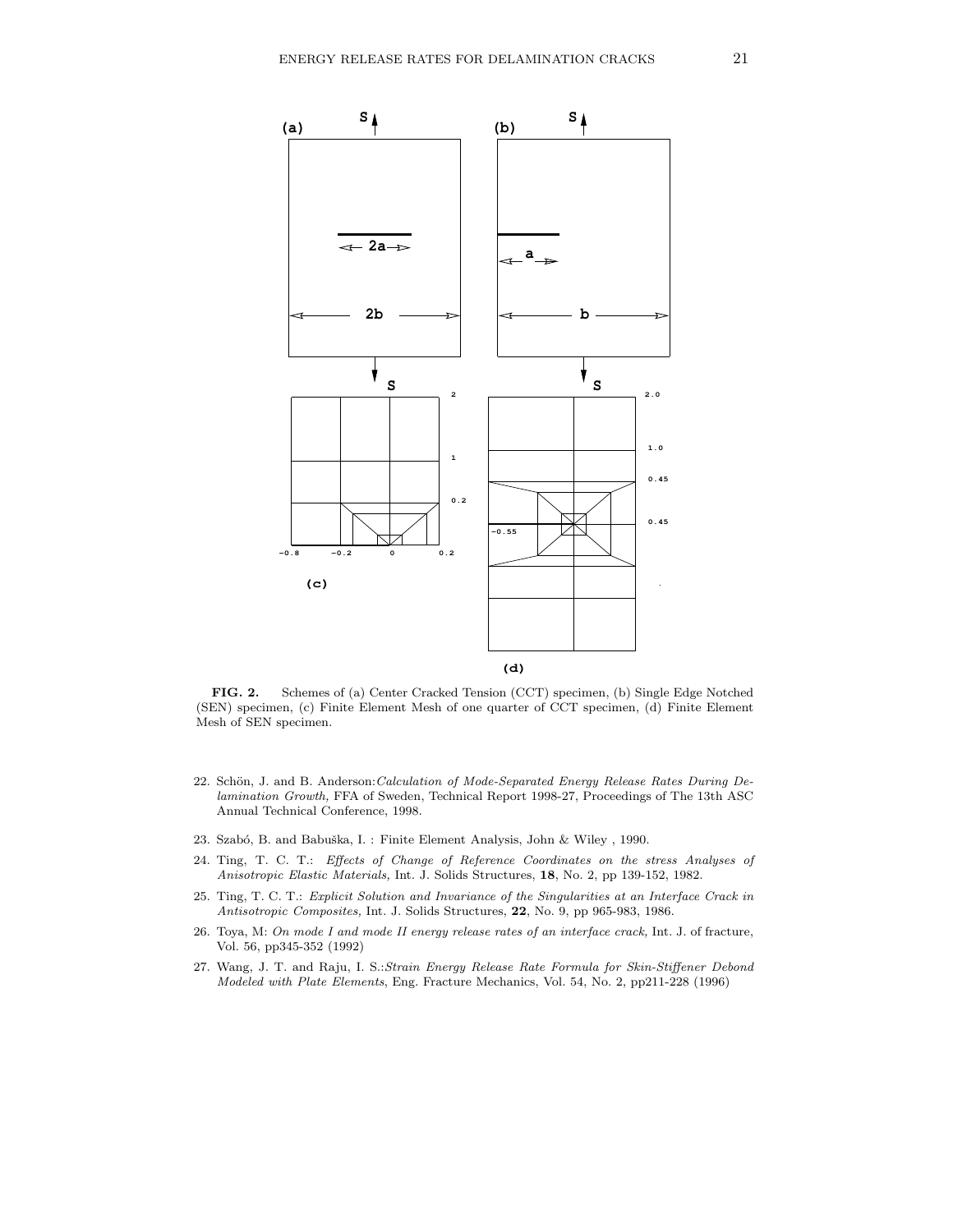

**FIG. 3.** Relative Error  $(\%)$  of  $G_I$ ,  $G_{(I)}$  (Mode I energy release rate without applying the new method),  $G_{total}$  of CCT specimen.



**FIG. 4.** Relative Error  $(\%)$  of  $G_I$ ,  $G_{(I)}$  (Mode I energy release rate without applying the new method),  $G_{total}$  of SEN specimen.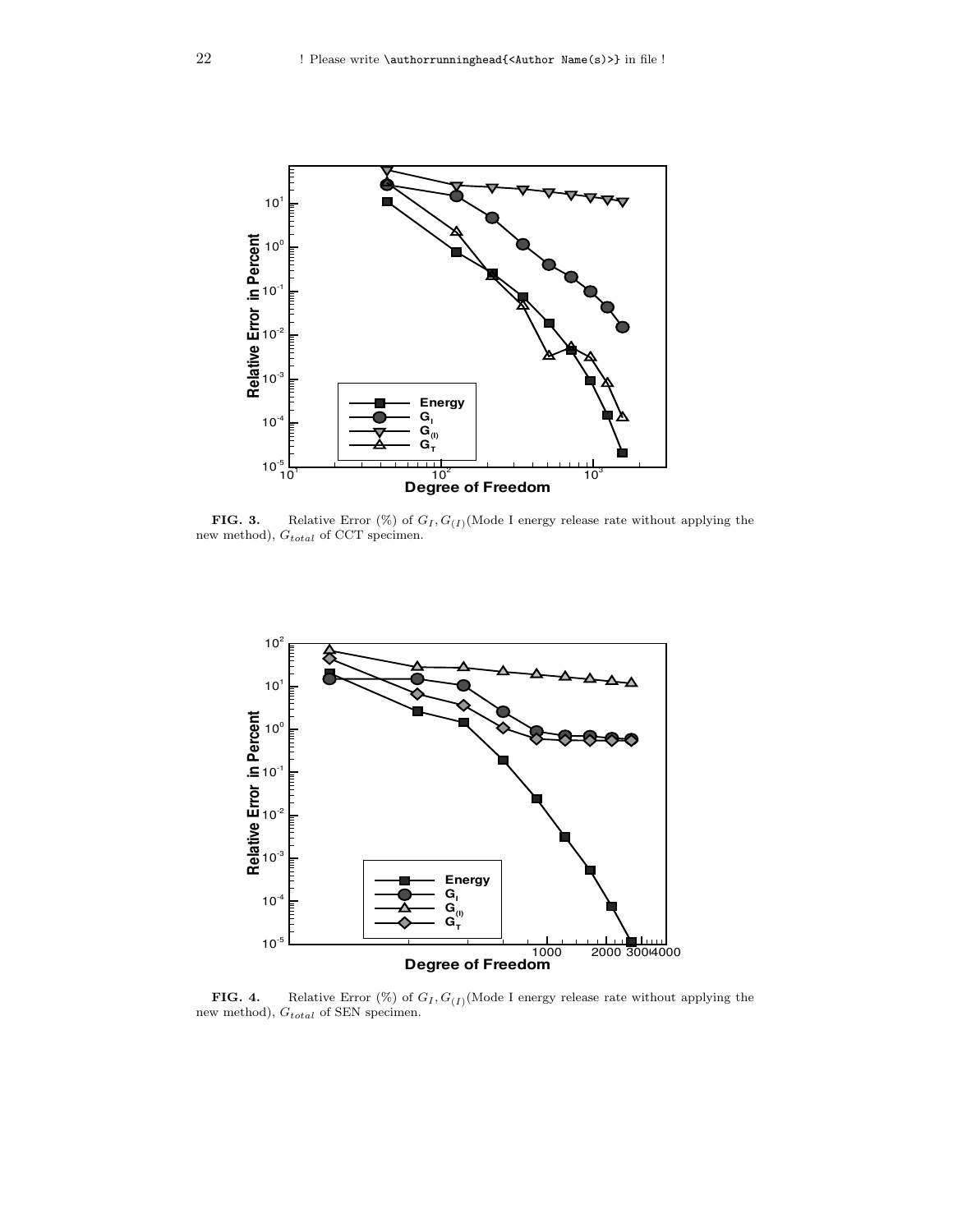

FIG. 5. Scheme of the isotropic bimaterial and Finite Element Mesh (dotted lines)



**FIG. 6.** Finite Element Analysis of  $G_I$  and  $G_{II}$  for isotropic bimaterial when the oscillating factor  $\varepsilon = 0.0486$ .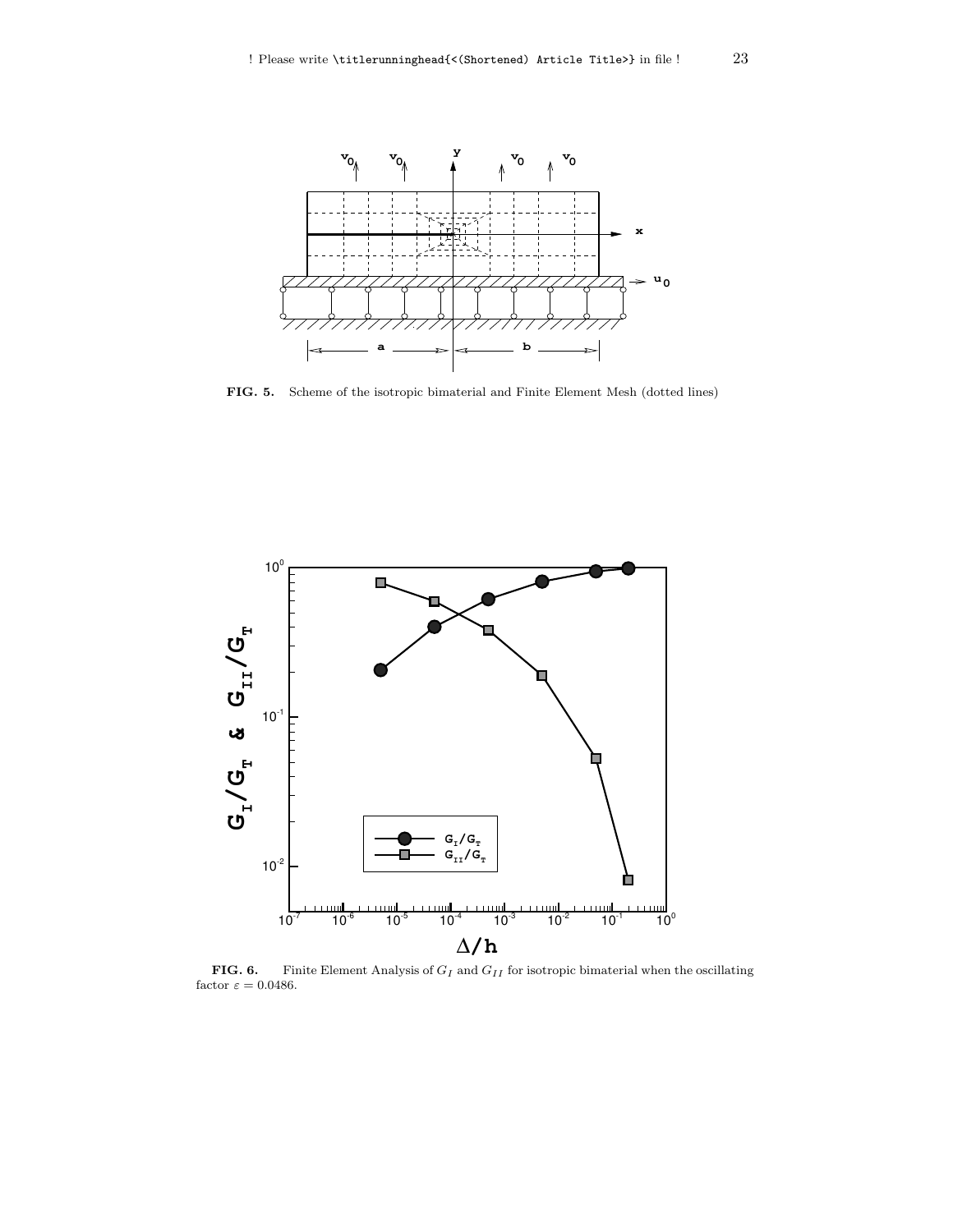

FIG. 7. Scheme of Drop-ply configuration for the Test Problems 4(A) and 4(B).



**FIG. 8.** Mesh for the finite element analysis for the problems  $4(A)$  and  $4(B)$ .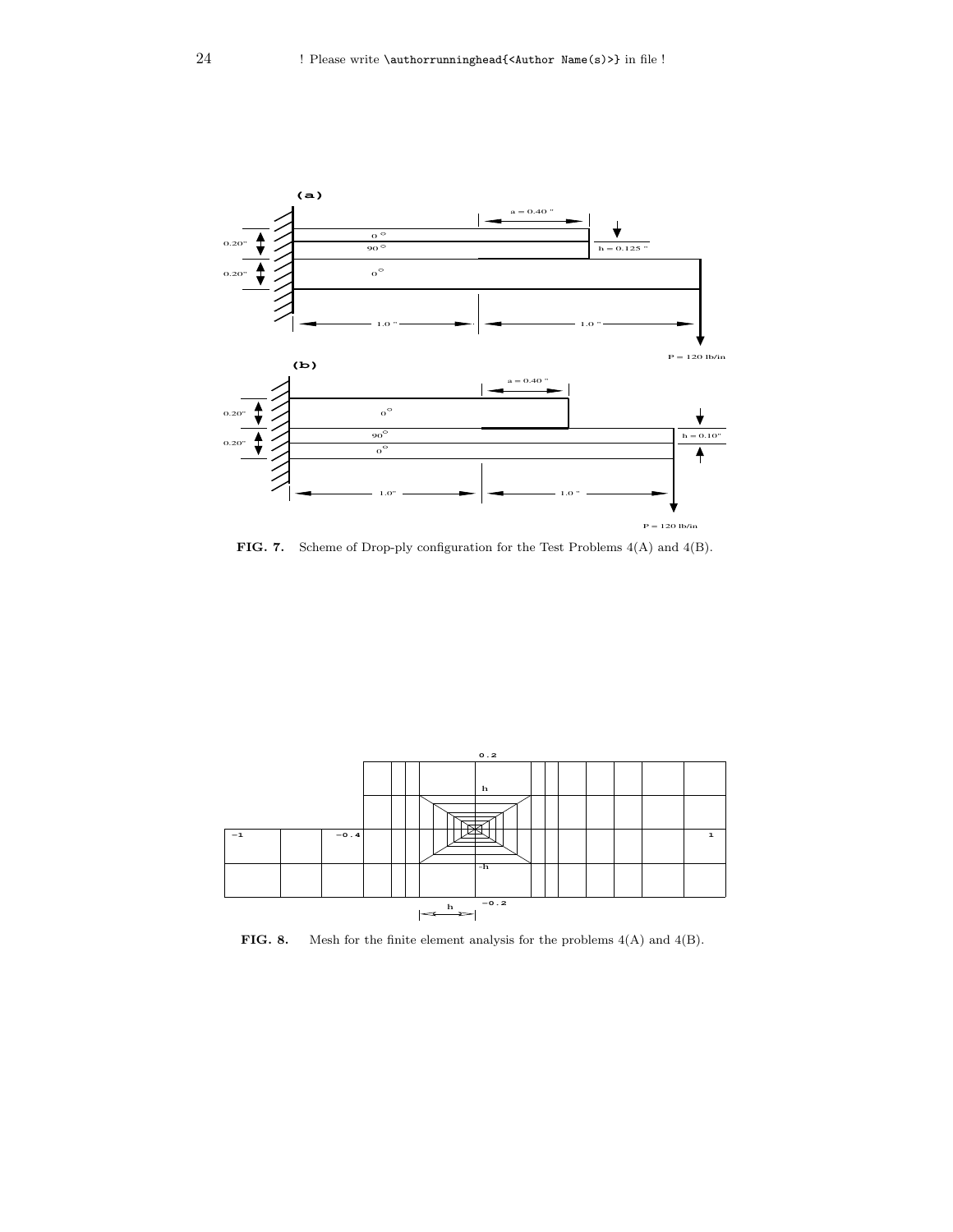

**FIG. 9.** Results of the *p*-version finite element analysis of laminate  $[0/90/0]$  with  $h = 0.125$ (Fig. 7(a)).



FIG. 10. Results of the *p*-version finite element analysis of laminate  $[0/0/90/0]$  with  $h = 0.1$  (Fig. 7(b)).